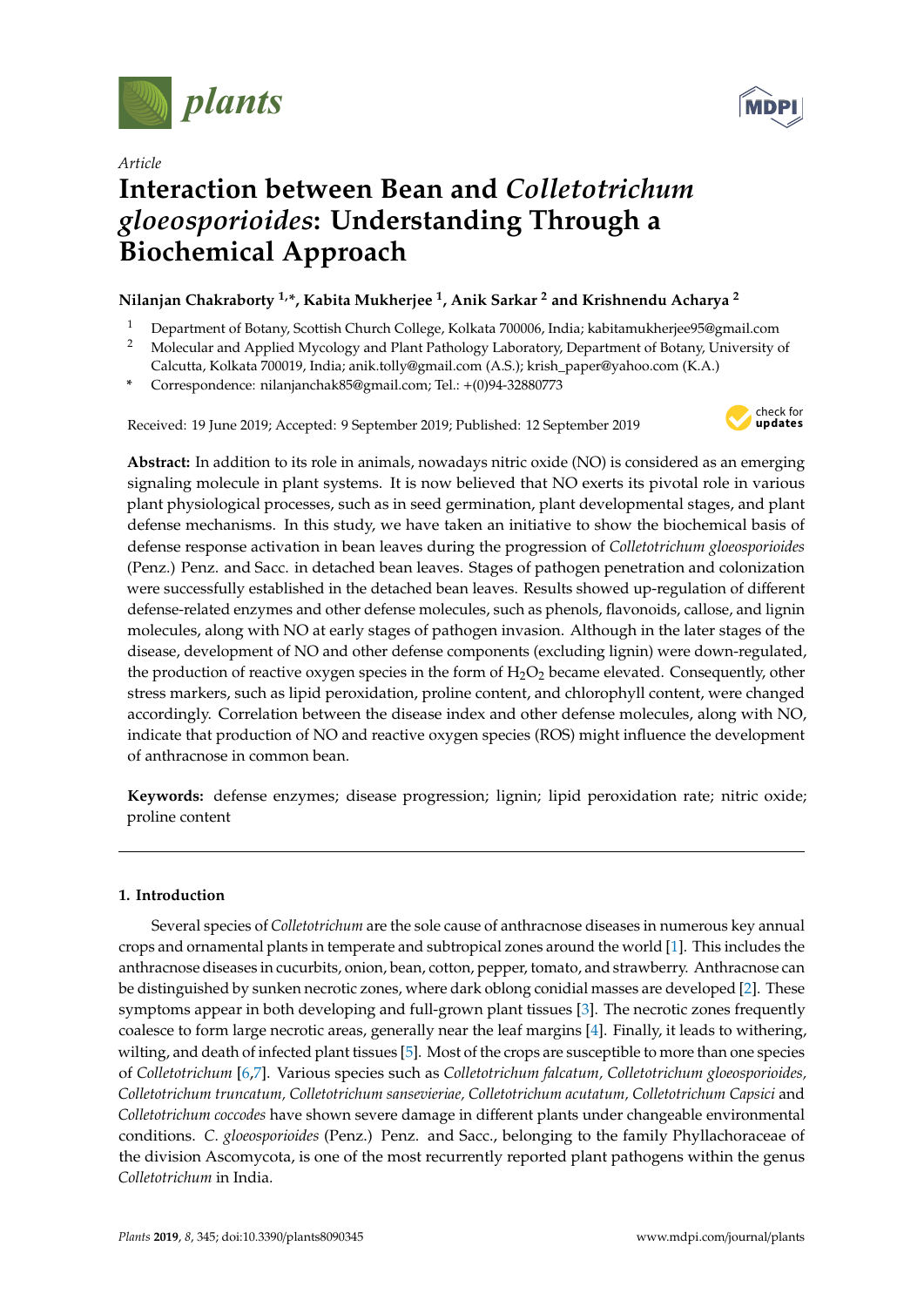Common bean *(Phaseolus vulgaris* L.), one of the main legume grains, is a significant source of protein, vitamins, minerals, and fiber, utilized mainly by poor populations throughout the world [8]. It is also rich in unsaturated fatty acids, such as linoleic and oleic acids [9]. The common bean can also fix atmospheric nitrogen via interaction with *Rhizobium* bacteria. Bean anthracnose is mainly caused by the fungus *Colletotrichum lindenmuthianum* and results in serious crop loss in many parts of the world [10]. However, there are only a few reports available that indicate that *C. gloeosporioides* also causes anthracnose in common bean. Leaves, stems, and pods of bean plants are susceptible to the pathogen. The fungus prefers warm, humid conditions for spreading the anthracnose disease uniformly and effectively [11]. The pathogen primarily invades injured or weakened tissues of plants, where various specialized structures are formed between host and pathogen during infection, that is, conidia, acervuli, setae, and appressoria [12].

Nitric oxide (NO) is a freely diffusible and bioactive gaseous compound, which is a major secondary signal molecule involved in a wide range of pathophysiological processes of plants [13–20]. It is still not clear whether the interaction of both NO and reactive oxygen species (ROS) modulate host cell death during pathogen assault [21]. However, they are involved in modifications of protein phosphorylation patterns, ion fluxes, membrane potential, oxidative cross-linking of plant cell wall proteins, extracellular pH modification, and perturbations in the level of cytosolic  $Ca^{2+}$  that triggers the localized over expression of resistance genes [22–25]. There are several reports indicating reduced NO production inhibits hypersensitive response (HR), programmed cell death (PCD), and accumulation of phytoalexins, events connected with host–pathogen interactions [26–28]. Literature also indicates that plant cells accumulate NO in response to infection with bacterial, viral, and fungal pathogens [29–33]. NO, along with ROS, has been linked to plant resistance against various necrotic fungal pathogens, including *Fusarium* [24,25,31]. Early evidence suggested that NO production in tomato plants by application of chitosan strongly reduced the pathogenicity of *Fusarium solani* f. sp. *eumartii* [34]. In connection with *C. gloeosporioides,* pitaya fruit treated with NO showed resistance against anthracnose by up-regulation of phenylalanine ammonia-lyase (PAL), chitinase, peroxidase (PO), polyphenol oxidase (PPO), CoenzymeA ligase, and β-1,3 glucanase enzyme activity, as well as induction of total phenolics, flavonoids, and lignin [35].

In this context, a comparative study on biochemical, histochemical, and enzymatic patterns during *C. gloeosporioides* pathogenesis in detached leaves of common bean has been made and compared with that of healthy uninfected control. Furthermore, those data have been correlated with production of NO to establish its involvement as a key signaling molecule in this host–pathogen combination. As far as our literature survey suggests, this is the first study in which we attempt to show the penetration and establishment of this pathogen on bean leaves, and also find out the status of different defense enzymes, other plant defense molecules, and stress-related compounds during the pathogenesis. This might help in understanding the mechanism of disease development, and also in finding out the strategy for combating this devastating pathogen.

## **2. Results**

## *2.1. Pathogenicity Test*

Bean leaves inoculated with fungal conidial suspensions showed typical disease symptoms after two days of incubation (Figure 1). Infection strategy was determined microscopically, which indicates typical *C. gloeosporioides* infection by the formation of the appressoria and acervuli on the leaf surface. The germination of the conidia on the leaf surface was clearly observed (Figure 2). Colorless germinating hyphae were developed from the conidiospore, which ultimately forms an appressorium. The primary infection threads develop from the appressorium and ramify through the sub-cuticular layer and the walls of the epidermis. Then, disease scores were recorded from the infected leaf sample. The pathogen was re-isolated from the leaf and the same morphological characters were recorded. Identical characteristics with the original isolates were observed, hence satisfying Koch's postulates.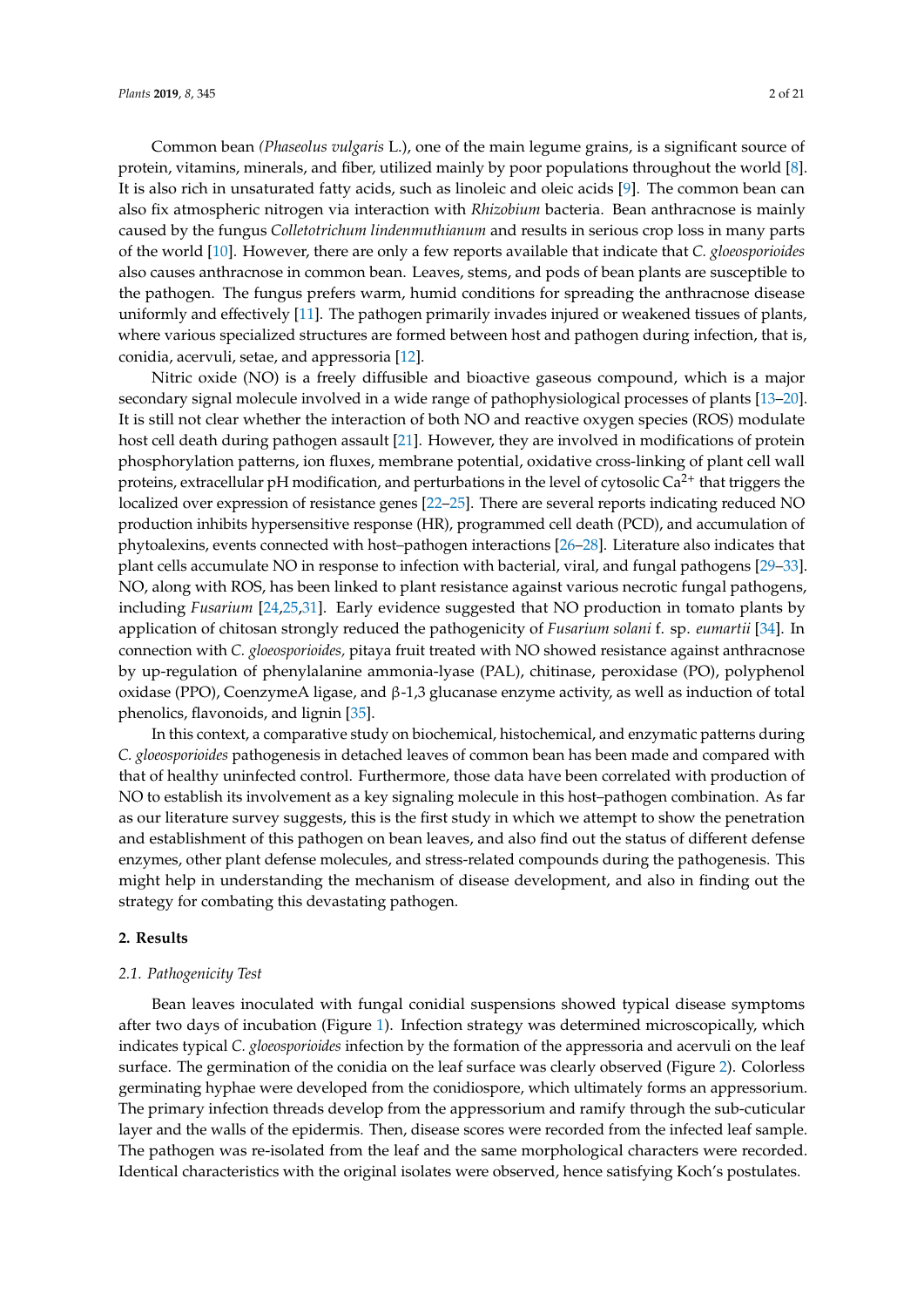

**Figure 1.** Pathogenicity test on bean leaf. Water-treated control showing no symptoms after (**a**) 2 dai and (**b**) 4 dai. Leaves treated with conidial suspension showing infection zones after (**c**) 2 dai and (**d**) 4 dai. Arrows indicate the site of pathogen infection. Note: dai = days after inoculation.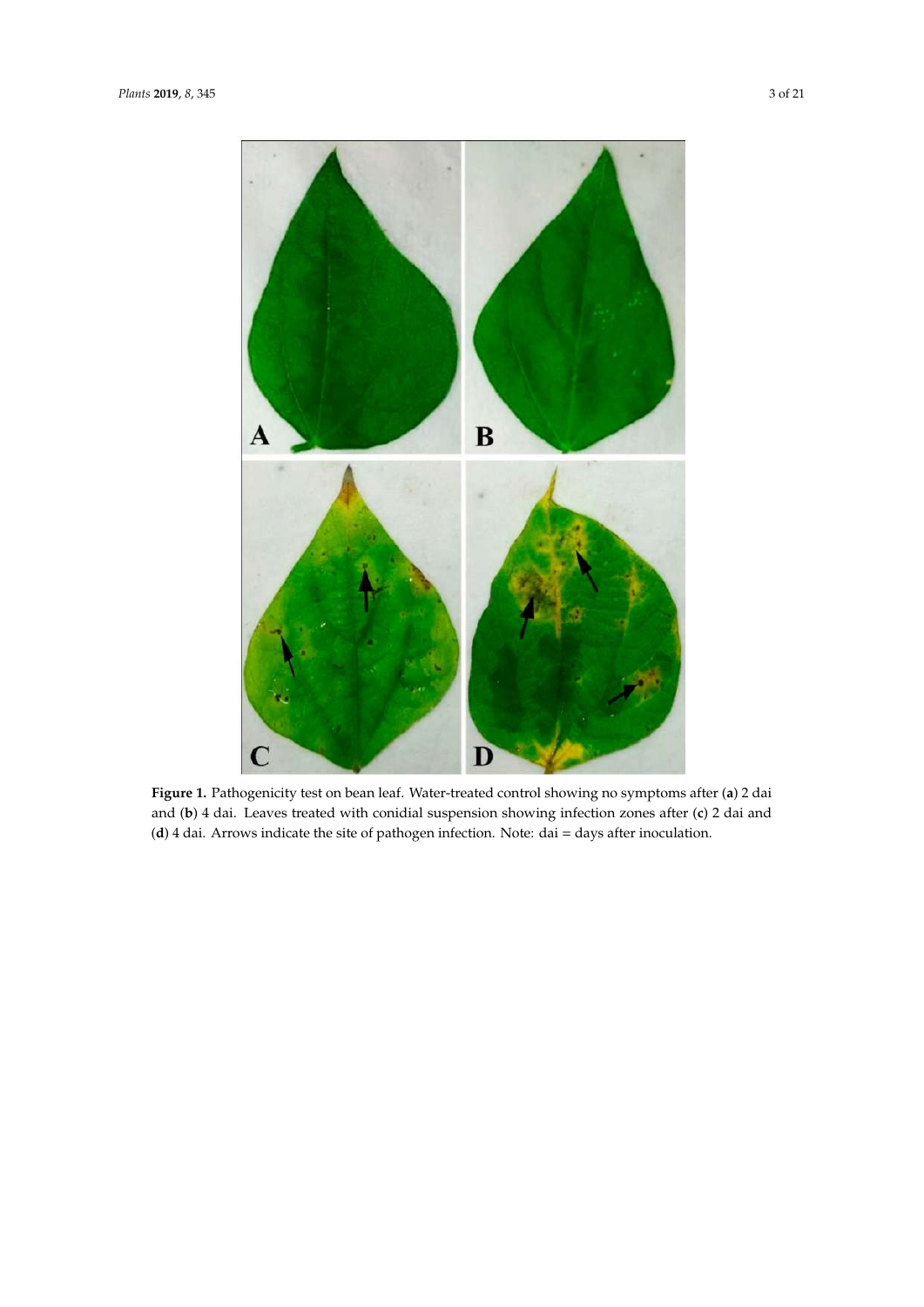

**Figure 2.** (**A**) Penetration and colonization of leaves of common bean by *C. gloeosporioides*. Note: GH = germinating hyphae; AP = appressorium; SM = surface mycelium; AC = acervuli; dai = days after inoculation. (**B**) Bright field images of penetration and colonization of leaves of common bean by *C. gloeosporioides*. Note: SP = spore; SM = surface mycelium; GH = germinating hyphae; ST = stomata; AP = appressorium; AC = acervuli; IM = intramural hyphae; dai = days after inoculation.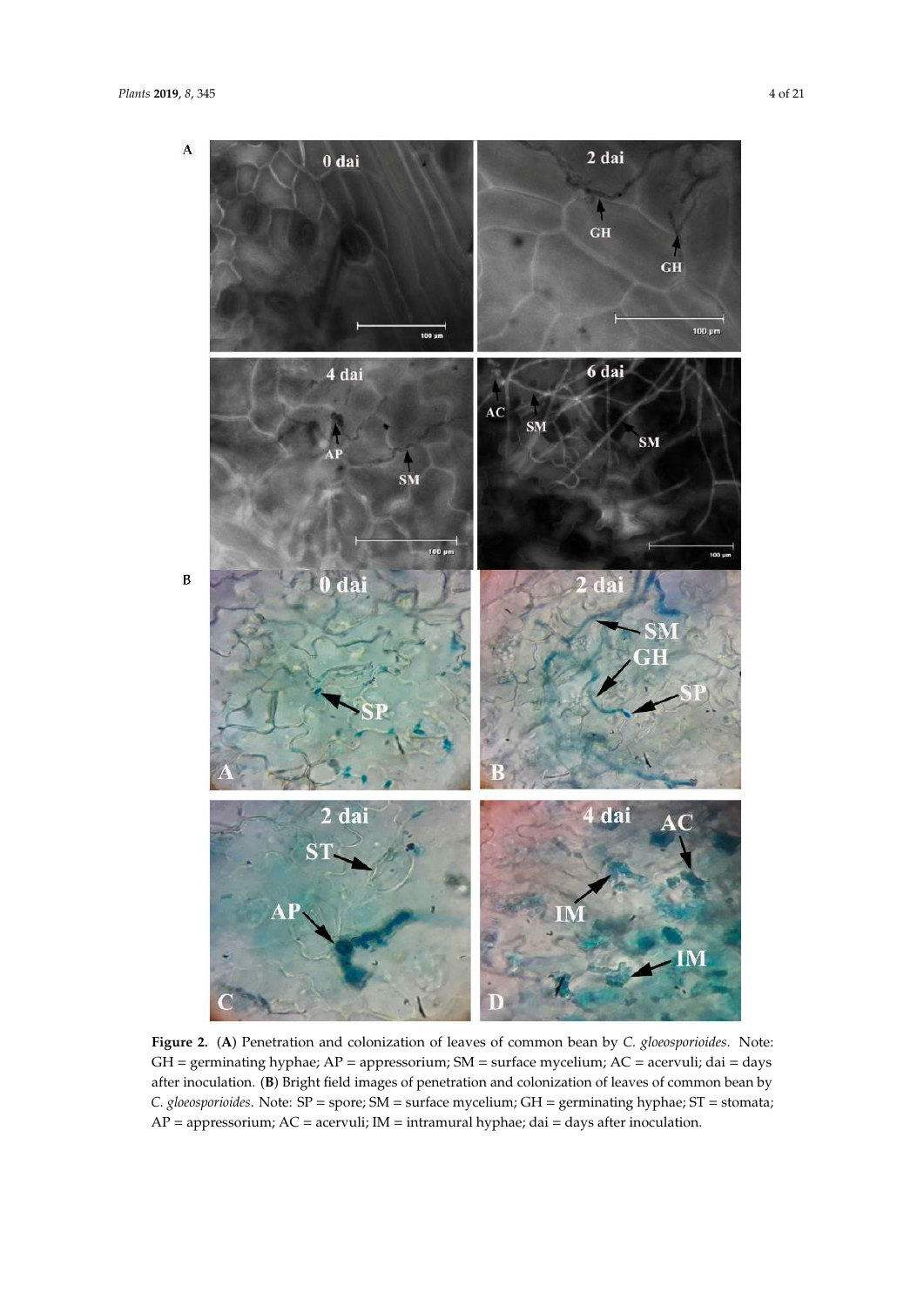## *2.2. Disease Index (DI)*

Disease symptoms were observed after 2 dai and 4 dai and disease index (DI)was calculated accordingly. A gradual increase of DI was recorded during the experimental period in pathogeninoculated detached leaves (Figure 3).



**Figure 3.** Disease index of pathogen-inoculated detached bean leaf. Values represent mean ± SD of three separate experiments, each in triplicate. \* Significant difference between pathogen-inoculated and control sets at *P* < *0.05*.

## *2.3. Defense Enzyme Activity*

Defense enzymes were significantly altered in the pathogen-inoculated bean leaves over water-treated control (Figure 4). All of the defense enzymes were significantly higher after two dai and then declined during 4 dai. The β-1,3 glucanase remained higher until 4 dai. A more than 2-fold increase in enzyme activity was observed in peroxidase (PO), polyphenol oxidase (PPO) and β-1,3 glucanase after 2 dai. However, only a 1.3-fold increase in the phenylalanine ammonia-lyase (PAL) activity was observed in the pathogen-inoculated sets over control after 2 dai, which then reduced to basal level at 4 dai. Although PO and PPO activity decreased at 4 dai, they were still significantly higher than that of water-treated control.



**Figure 4.** Effect of *C. gloeosporioides* on on the production of defense enzymes in detached bean leaf. Values represent mean  $\pm$  SD of three separate experiments, each in triplicate.  $*$  Significant difference between pathogen-inoculated and control sets at *P* < *0.05*.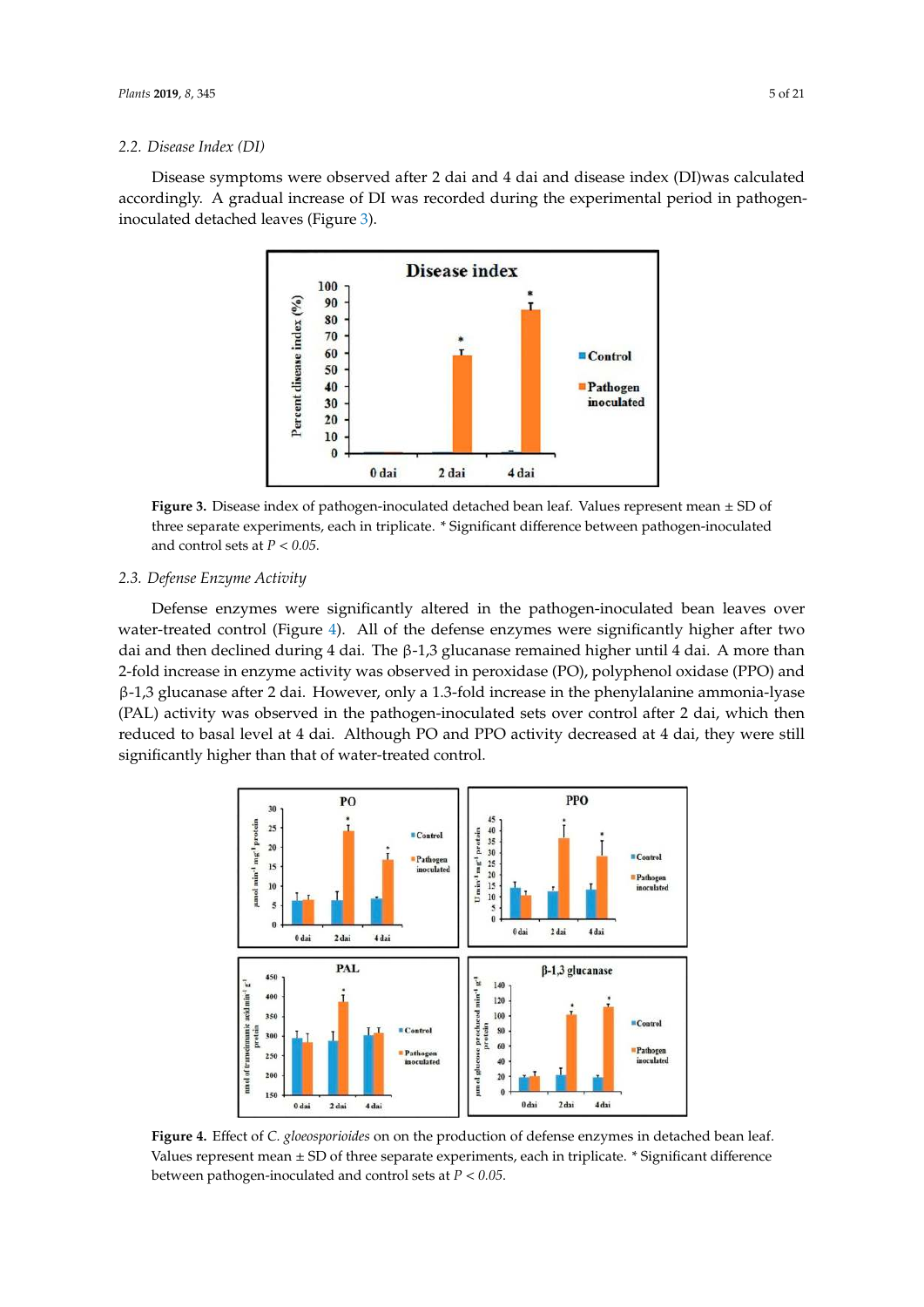Unlike defense enzymes, phenol and flavonoid content of pathogen-inoculated leaves increased gradually (Figure 5) and showed the highest value at 4 dai (1.6-fold and 2.1-fold higher than control, respectively).



**Figure 5.** Effect of *C. gloeosporioides* on on the production of total phenols and flavonoids in detached bean leaf. Values represent mean ± SD of three separate experiments, each in triplicate. \* Significant difference between pathogen-inoculated and control sets at *P* < *0.05*.

## *2.5. Production of NO*

An attempt has been made to check the status of NO, a potent bioactive signaling molecule in host-pathogen interaction, at similar time frames (Figure 6). At 2 dai, pathogen-treated leaves showed increased production of NO on leaf tissue and showed more than 4.5-fold increase compared to untreated control leaves. However, at 4 dai, the NO generation was down-regulated to the same basal level as control.

Spatial formation of NO was further detected by using a NO-specific fluorophore 4-5 diaminofluorescein diacetate (DAF-2DA) on leaf peel and petiole of pathogen-inoculated bean leaves. This forms a green fluorescence when reacting with NO. A similar level of increase in NO production with the higher amount of green fluorescence was observed in both the samples at 2 dai (Figure 7). However, production of NO was reduced to near basal level at 4 dai.

## *2.6. Generation of ROS*

Generation of reactive oxygen species in the form of  $H_2O_2$  has been monitored in the pathogen-inoculated detached leaves. It was interesting to note that a significant amount of  $H_2O_2$  was detected during the gradual progression of the disease symptoms (Figure 8). The production was remarkably high at 4 dai.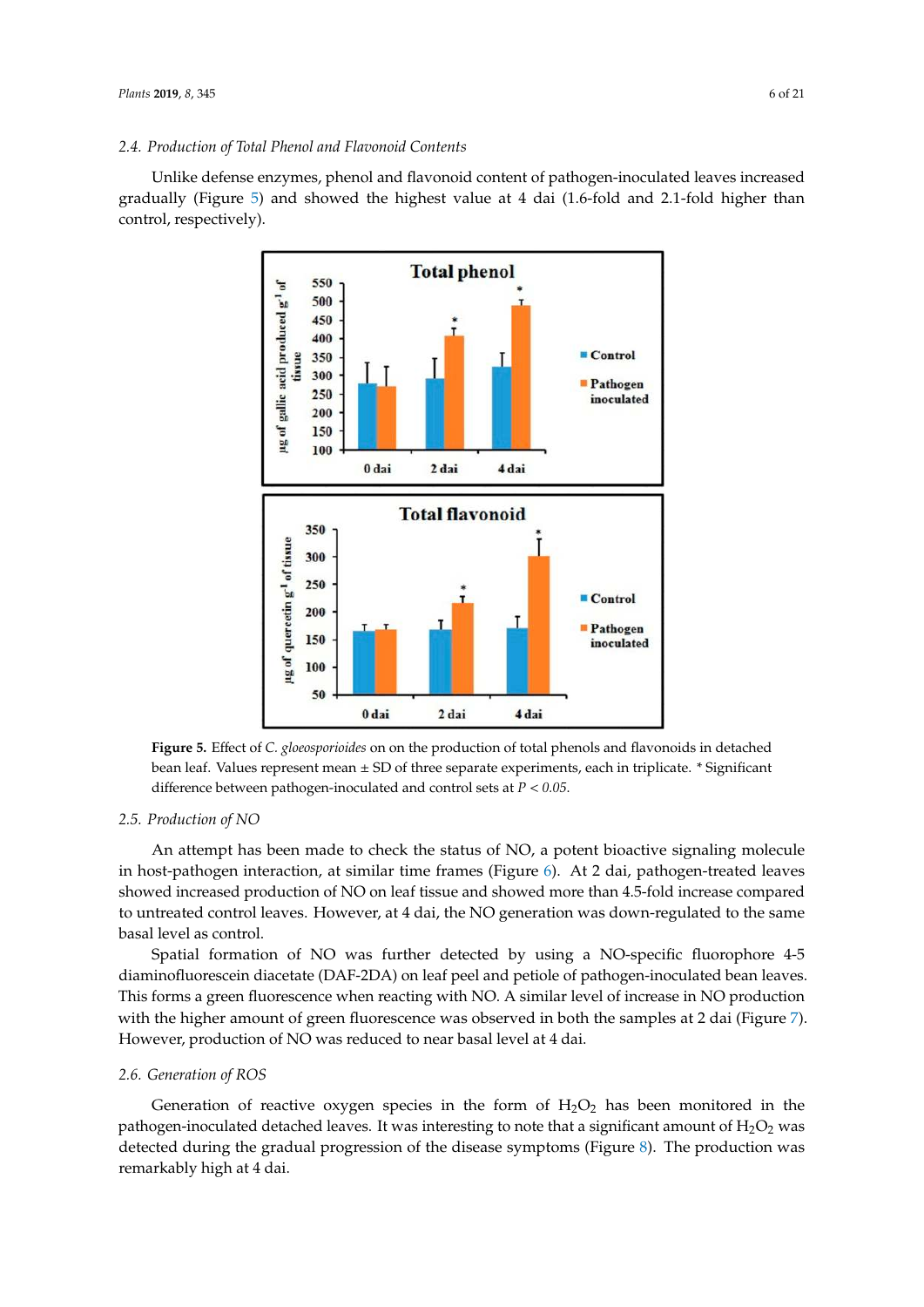## *2.7. Lipid Peroxidation Rate and Proline Content*

The extent of oxidative damage by the generation of ROS due to pathogen inoculation was checked as malondialdehyde (MDA) content. Results showed that in bean leaves, the rate of lipid peroxidation was significantly influenced by pathogen inoculation, as it was sharply increased at 4 dai (Figure 9). In the case of proline, it was also gradually increased up to 4 dai, which indicates the stress condition.



**Figure 6.** Effect of *C. gloeosporioides* on nitric oxide (NO) production in detached bean leaf. Values represent mean ± SD of three separate experiments, each in triplicate. \* Significant difference between pathogen-inoculated and control sets at *P* < *0.05*.



**Figure 7.** Effects of *C. gloeosporioides* on production of NO in detached bean leaf. Real-time NO generation was detected by green fluorescence in the section of leaf petiole (**A**–**C**) and leaf epidermal cells stained by 4-5 diaminofluorescein diacetate (DAF-2DA): (**A**,**D**) 0 dai; (**B**,**E**) 2 dai; (**C**,**F**) 4 dai.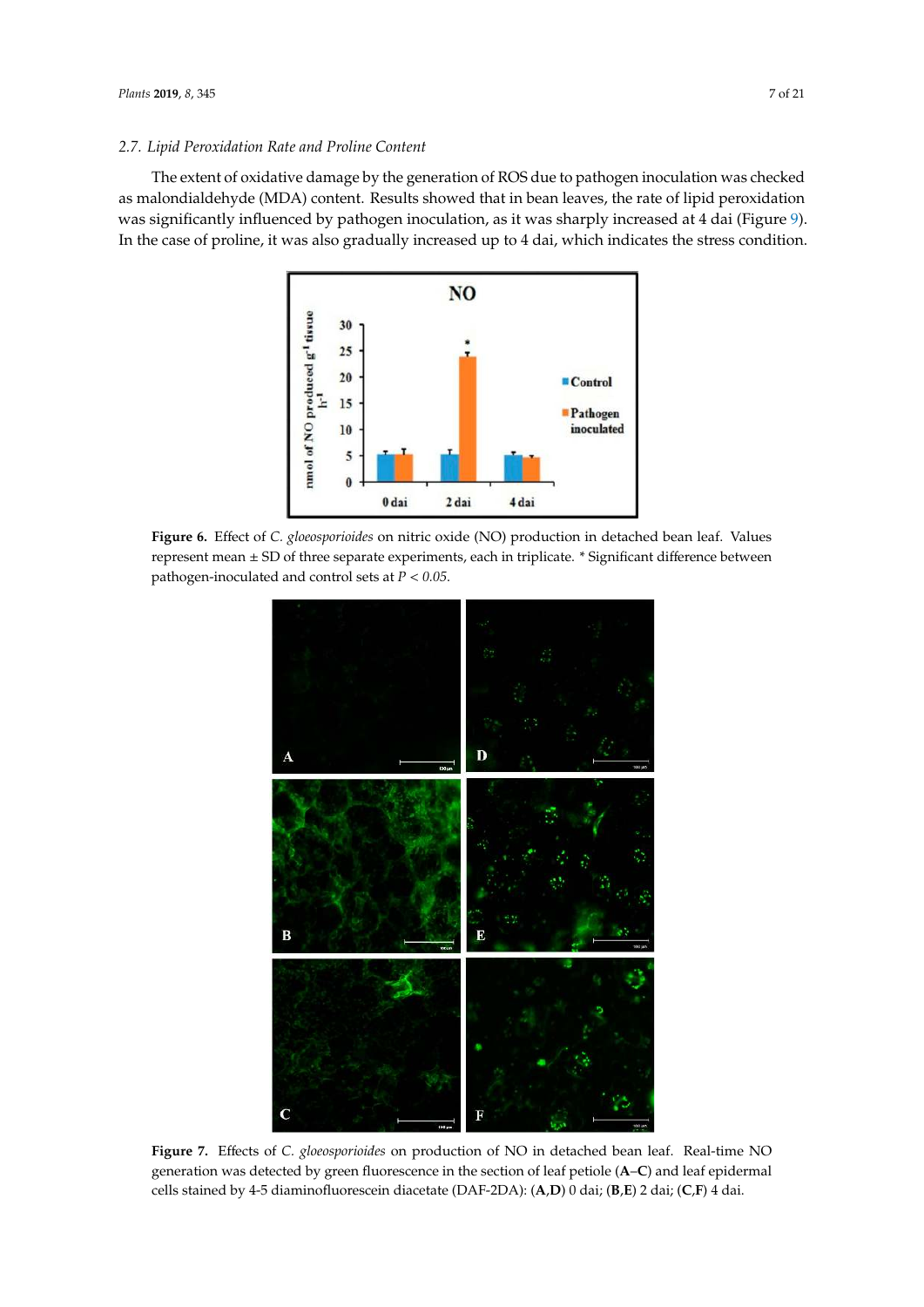

**Figure 8.** Effect of *C. gloeosporioides* on reactive oxygen species (ROS) generation in pathogen-inoculated bean leaves:(**A**,**D**) 0 dai; (**B**,**E**) 2 dai; (**C**,**F**) 4 dai. Arrows indicate the sites of ROS generation.



**Figure 9.** Effect of *C. gloeosporioides* on lipid peroxydation and proline content in pathogen-inoculated bean leaves. Values represent mean ± SD of three separate experiments, each in triplicate. \* Significant difference between pathogen-inoculated and control sets at *P* < *0.05*.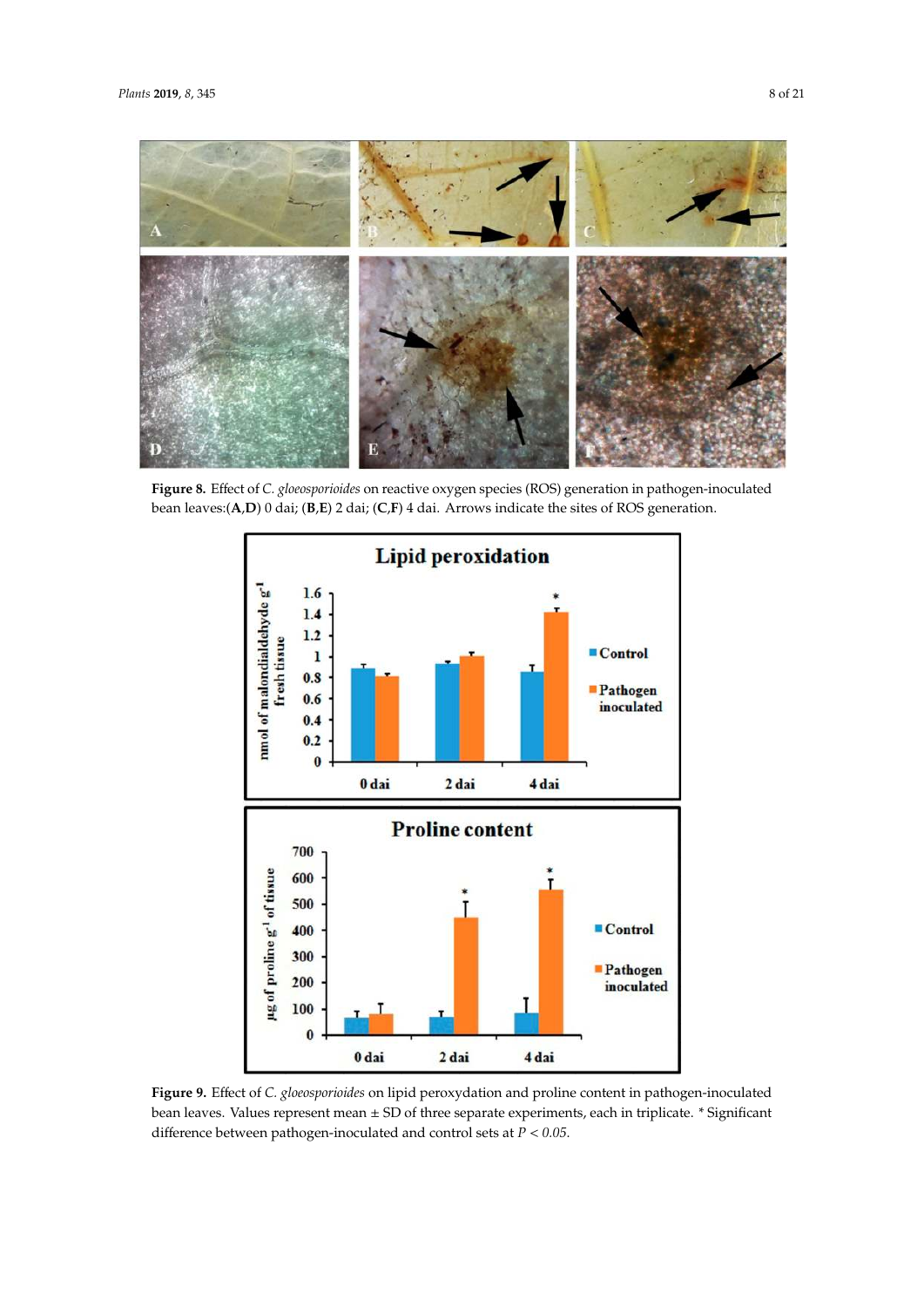#### *2.8. Chlorophyll Content*

Total chlorophyll content and fractional chlorophyll a and chlorophyll b content were severely hampered in the pathogen-inoculated leaves (Figure 10). The chlorophyll content was significantly lower during pathogenesis, at least up to 4 dai.

## *2.9. Callose Deposition*

Callose tissue formation was investigated in the pathogen-inoculated detached bean leaves (Figure 11). It was interesting to note that callose formation was higher after 2 dai than control, but it's decrease at 4 dai may be because of either an increase of pathogen toxin on the host tissue or an increase of the  $β-1,3$  glucanase enzyme.

## *2.10. Lignin Content*

Production of lignin in the host tissue during pathogen onslaught was also significantly increased up to 4 dai, as investigated in the stele region and cortex region of the infected bean leaf petiole (Figure 12). This indicates the development of systemic acquired resistance (SAR) at the distal part of the pathogen infection.



**Figure 10.** Effect of *C. gloeosporioides* on total chlorophyll content, chlorophyll a content, and chlorophyll b content in pathogen-inoculated bean leaves. Values represent mean ± SD of three separate experiments, each in triplicate. \* Significant difference between pathogen-inoculated and control sets at *P* < *0.05*.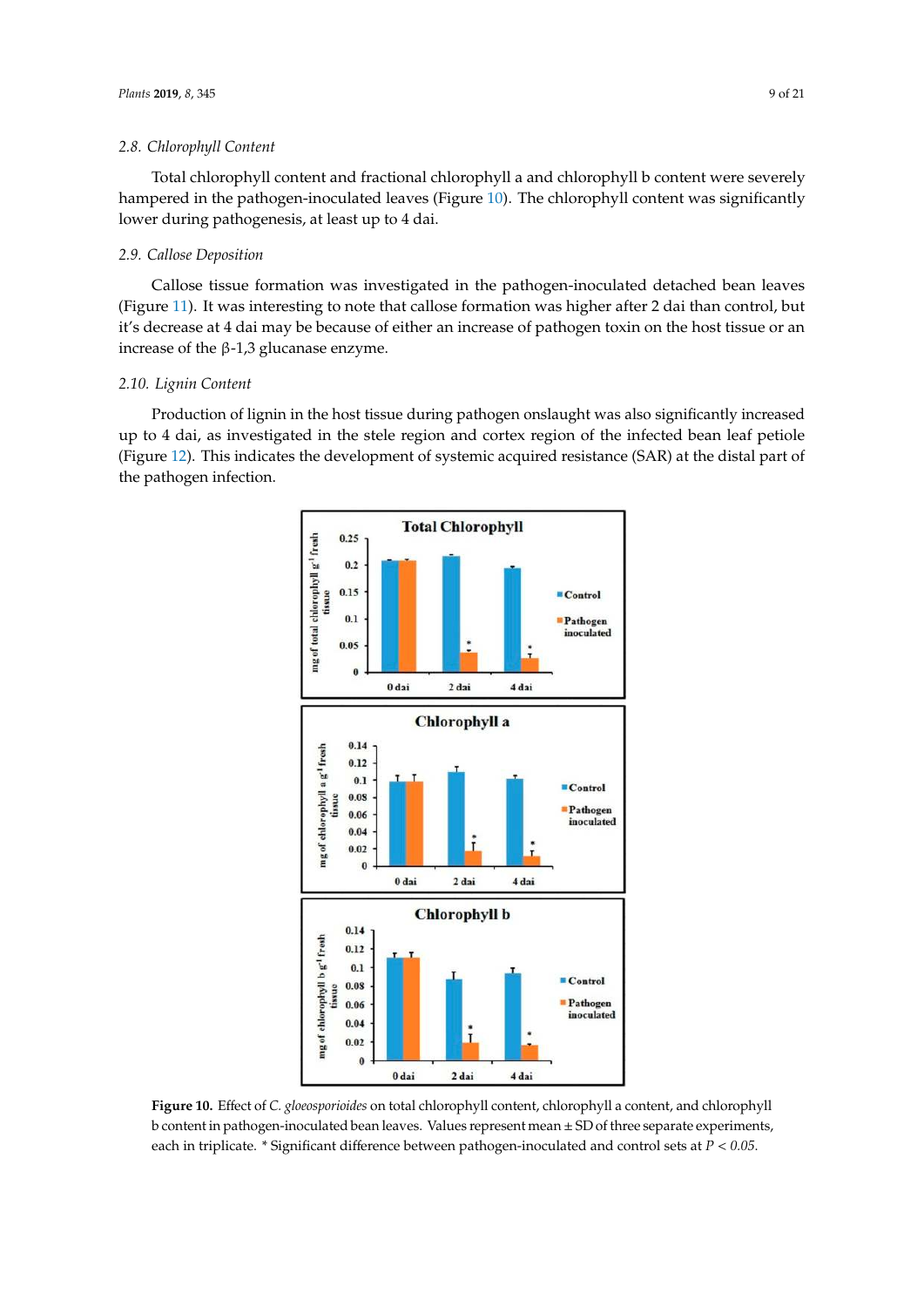

**Figure 11.** Effects of *C. gloeosporioides* on production of callose in detached bean leaf peel. Real-time callose formation was detected by blue fluorescence in leaf epidermal cells stained by aniline blue: (**A**) 0 dai; (**B**) 2 dai; (**C**) 4 dai. Note: CA = callose; SM = surface mycelium; AC = acervuli.



**Figure 12.** Effects of *C. gloeosporioides* on production of lignin in detached bean leaf petiole (stele and cortex regions). Real-time callose formation was detected by auto-fluorescence in the petiole section: (**A**) 0 dai; (**B**) 2 dai; (**C**) 4 dai.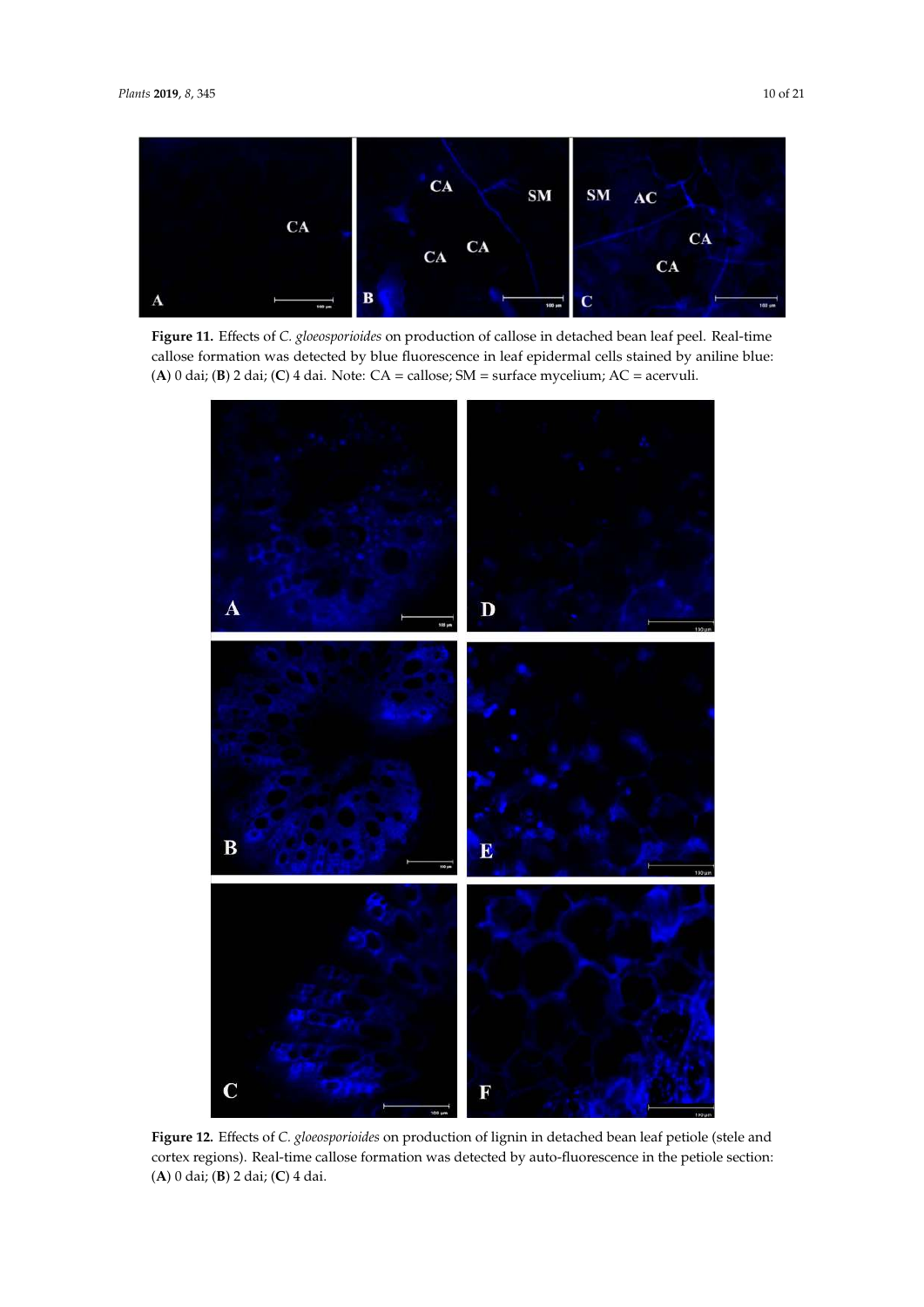#### *2.11. E*ff*ect of NO Donor (SNP) and NO Modulators (C-PTIO and L-NAME) on Defense Response*

Alteration in defense responses, including NO during pathogenesis, have already been stated in the previous results. For further analysis of NO-mediated regulation of plant defense during pathogen progression, leaves were treated with potential NO donor (Sodium nitroprusside, SNP), NO scavenger (2-(4-Carboxyphenyl)-4,4,5,5-tetramethylimidazoline-1-oxyl-3-oxide, C-PTIO), NOS inhibitor (NG-nitro-L-arginine methyl ester, L-NAME), and pathogen combined with NO modulators. Production of NO was altered according to the modulator treatments (Figure 13). NO donor treatment was able to elevate more than two-fold defense responses for all the of defense enzymes i.e., PO, PAL, PPO, β-1,3 glucanase as well as phenols and flavonoids (Figure 14). However, these elevation patterns in defense molecules were compromised and down-regulated during the treatment with the scavenger, NOS inhibitor, and pathogen combined with NO modulators.



**Figure 13.** Effects of NO modulators on production of NO in detached bean leaf and petiole. Real-time NO generation was detected by green fluorescence in leaf epidermal cells stained by DAF-2DA: (**A**,**B**) Control; (**C**,**D**) at 2 dai; (**E**,**F**) at 4 dai. Leaf petiole (**A**,**C**,**E**,**G**) and lower epidermis of leaf (**B**,**D**,**F**,**H**). Graph represents spectrophotometric analysis.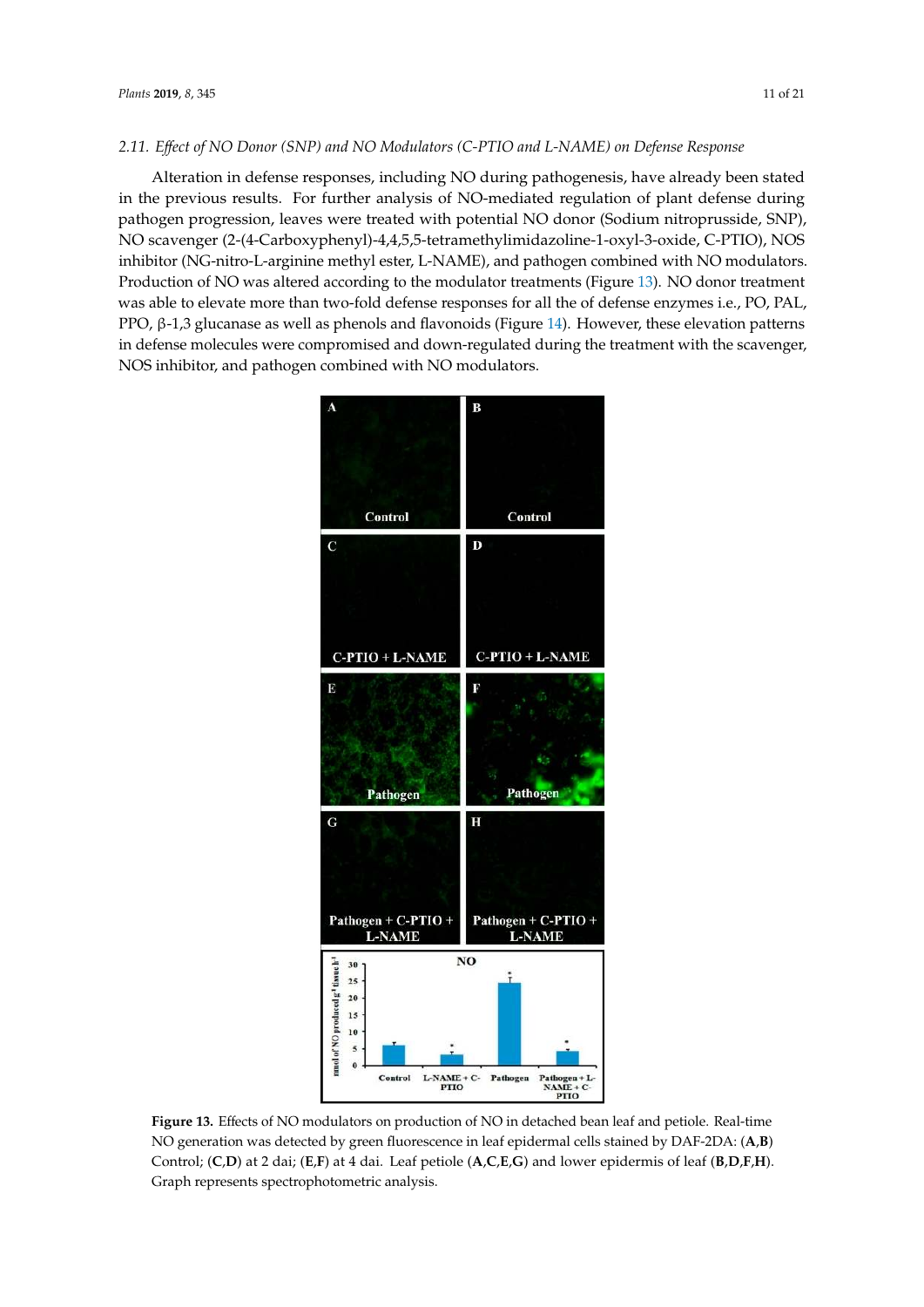

**Figure 14.** Effect of NO modulators on the production of defense enzymes, phenols, and flavonoids in detached bean leaf. Values represent mean  $\pm$  SD of three separate experiments, each in triplicate. \* Significant difference between pathogen-inoculated and control sets at *P* < *0.05*.

## **3. Discussion**

In this present study, we examined the defense responses of detached bean leaves against *C. gloeosporioides*. As per our best knowledge, these results provide a novel biochemical basis of *C. gloeosporioides* and bean interaction. Fungal characterization and pathogenecity tests showed the efficacy of the pathogen to infect bean leaves. *Ex vivo* disease scoring pattern showed a time course progression of typical disease symptoms in response to the fungal pathogen. Microscopic observation of diseased detached leaves showed a stepwise manner of pathogen progression inside the host, as observed in a previous study [36].

In recent decades, NO has been considered an important bioactive molecule in various pathophysiological system of plants [37]. The small, lipophillic, gaseous nature makes NO an unavoidable molecule during host–pathogen interaction. It is evidet that NO performs a regulatory role in many host plants to induce innate immunity [18,38,39]. In this study, we showed a time course alteration in NO content in response to pathogen progression. In the detached leaves, NO status was maximum at 2 dai and declined towards 4 dai. The reduced NO content marks the extent of pathogenesis by *C. gloeosporioides*. To confirm the biochemical data of NO status during pathogenesis, real-time NO generation was visualized using 4-5 diaminofluorescein diacetate (DAF-2DA) dye in detached leaves. NO-specific fluorescence in epidermal leaf peels and petiole increased at 2 dai but subsequently decreased at 4 dai. To check whether this augmentation in defense responses is NO-mediated or not, plants were treated with NO donor (sodium nitropruside), NO scavenger (C-PTIO), and nitric oxide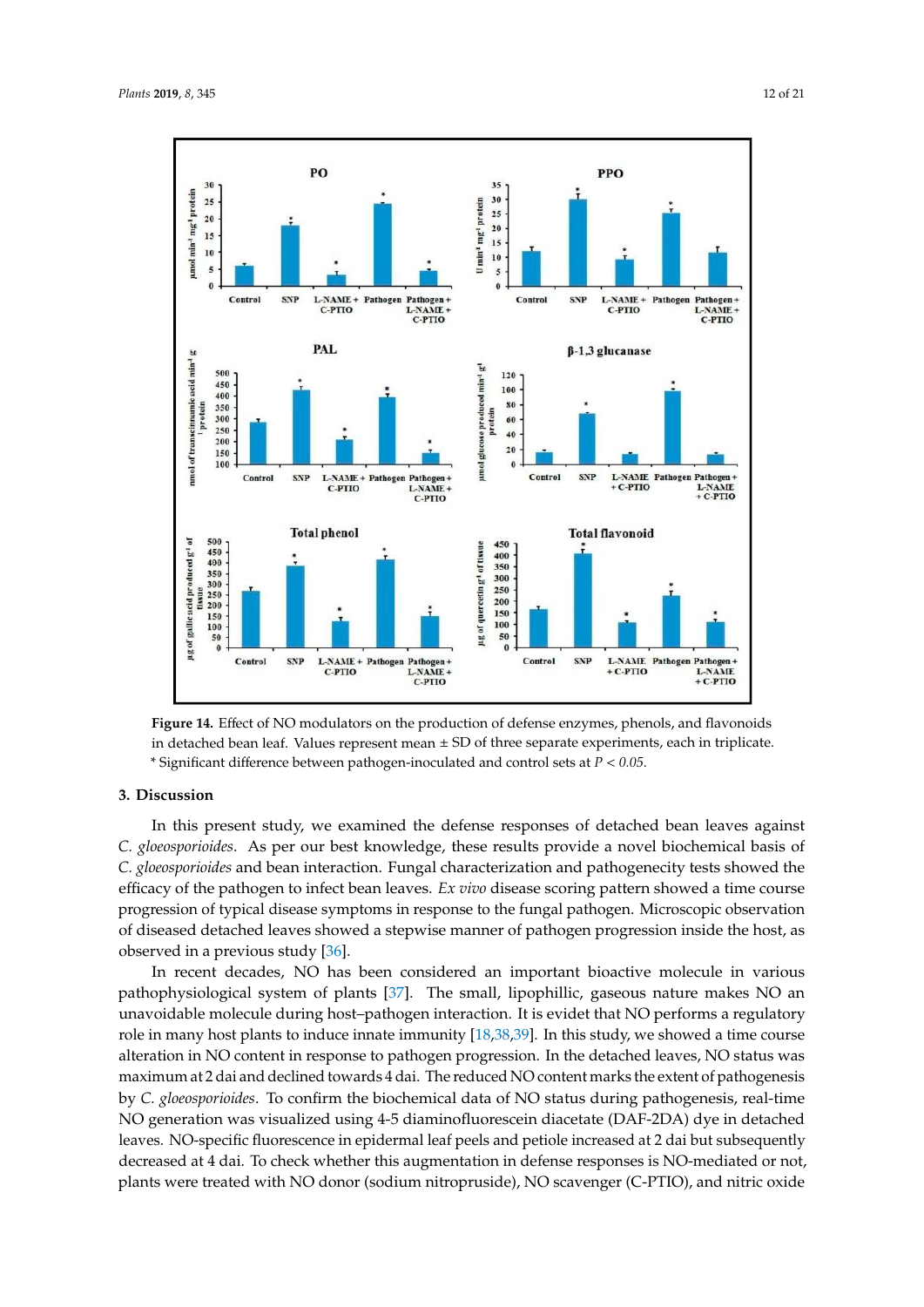synthase (NOS) inhibitor (L-NAME). It was observed that during the period of artificially created NO surplus condition, various defense enzymes and components showed elevation in accumulation and activities. However, under NO-depleted conditions, significant reduction in various defense-related enzymes was observed.

To restrict the progression of a wide range of foreign invading pathogens, plants modulate the activities of different defense-related enzymes, such as PAL, PO, PPO, and  $β-1,3$  glucanase. Among these enzymes, PAL is considered as the starting point of the phenylpropanoid biosynthesis pathway involved in biosynthesis of phenolic compounds [40]. It has been previously established that PAL induction takes part in the biosynthesis of various defense-related secondary metabolites, such as total phenols and flavonoids. In detached leaves, PAL activity is significantly higher at 2 dai. In the case of total phenols and flavonoids, the detached leaves showed an increasing nature until 4 dai. Other defense enzymes such as PO and PPO are associated with elevated defense responses in plants by adjusting the cross-linking of cell walls and accumulation of lignin to hinder the pathogen growth [41]. Our study revealed higher activities of these enzymes in the early stage of pathogen progression and gradual decrease in these enzymes along with disease development in detached bean leaves. Further, we also analyzed the lignin production in detached leaves at the same time points. We found that in both cortical and stele regions, lignin accumulated in higher amounts in response to pathogen infection. This indicates the generation of lignin in the tissues other than the pathogen infection site, marking the development of systemic acquired resistance (SAR) [15]. Higher accumulation of lignin in the later stages of *Colletotrichum* infection was observed in several studies [42].

Another inportant defense-related enzyme,  $\beta$ -1,3 glucanase, hinders fungal growth by destroying the fungal cell wall. This study revealed that the enzyme showed better activity in pathogen-inoculated sets. Callose content was also visualized by aniline blue staining in detached leaves. During the earlier stage of pathogen invasion (at 2 dai), the callose-specific fluorescence was observed to increase, but at the later stage the callose-specific fluorescence declined, which marks the compromise of internal defense responses of plants. Similarly, higher amount of lignin and callose production surrounding the infection zone in the resistant cultivar of *Cucumis melo* L. infected with *Colletotrichum lagenarium* was observed after 48 hours of incubation [42].

It is believed that one of the initial events during host–pathogen interaction is the generation of ROS, which is involved in various defense responses in plants against foreign microbes [43]. In this study, pathogen-inoculated detached leaves showed improved accumulation of ROS ( $H_2O_2$ ) at and around the infection site. ROS accumulation gradually increased and showed maximum intensity at 4 dai; extensive ROS generation may lead to cell death. It has been shown that higher accumulation of ROS accelerates senescence and lowers photosynthetic efficiency in plants [44]. This study showed that the most important photosynthetic pigment, chlorophyll, was reduced with pathogen progression. An important oxidative stress marker, proline, can function as an osmoprotectant and free radical scavenger [45–47]. Our results provide evidence that during the pathogen invasion, proline content was significantly higher in pathogen-inoculated leaves until 4 dai. The increasing pattern of proline marks the extent of biotic stress inside the host system. In addition to proline, another useful oxidative stress marker is MDA, which marks the extent of cell membrane damage. Various reports have suggested the increment of MDA during stressful conditions. Our result revealed that along with the pathogen progression in bean leaves, there is a gradual increase in MDA content, which was significantly elevated until 4 dai. However, at this point NO content, along with other defense parameters, were reduced. So, from these initial screenings, it can be stated that NO and ROS function in similar stress responses, but their functioning times are spatially separated.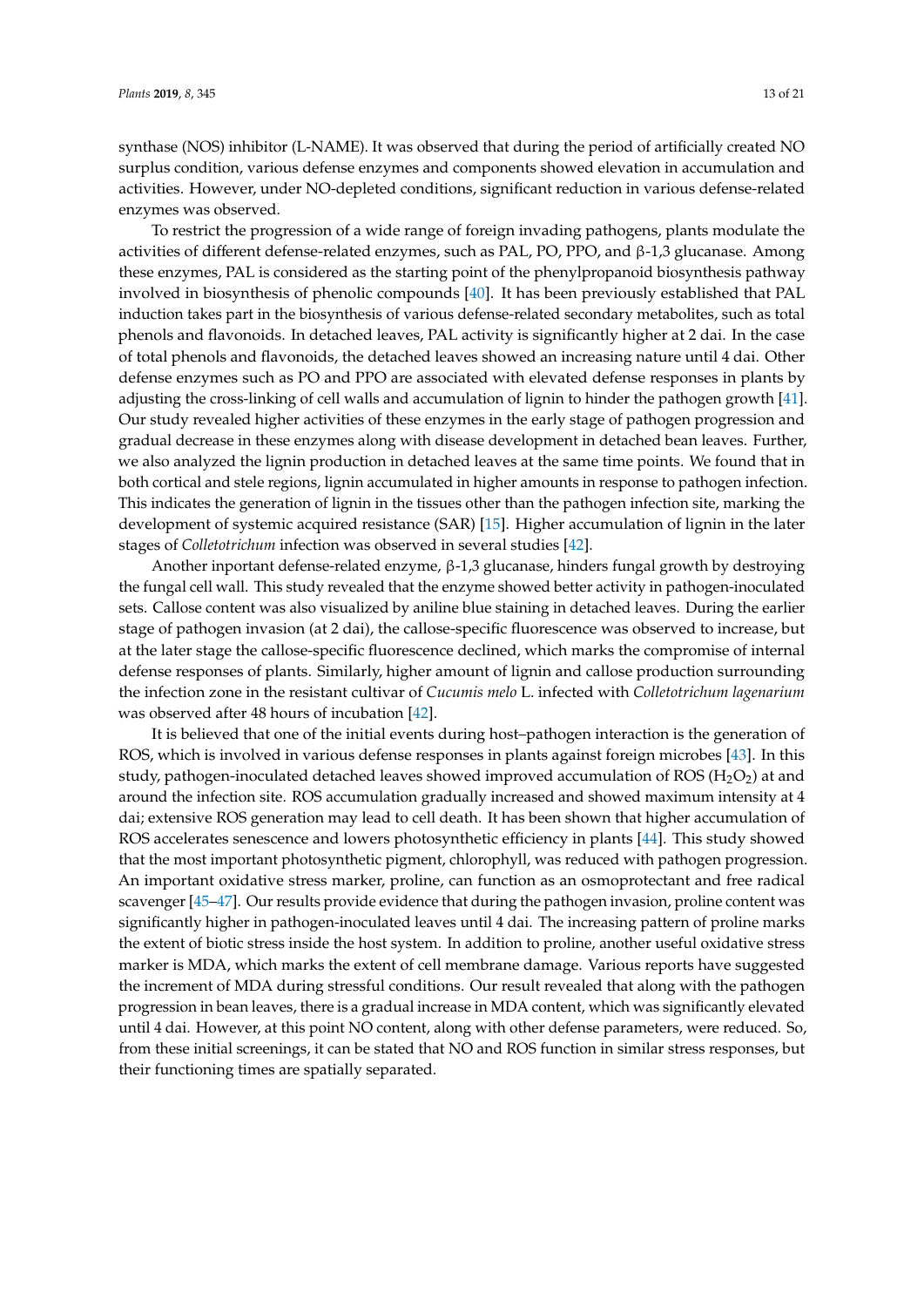## **4. Materials and Methods**

#### *4.1. Plant Material*

The experiments were carried out with common bean (*Phaseolus vulgaris* L.). Seeds were collected from the Mycology and Plant Pathology laboratory of the Scottish Church College, Kolkata. Those seeds were planted in earthen pots  $(6 \times 6 \times 10 \text{ cm})$  with a potting mixture (clay/vermi-compost/sand, 3:1:1, v/v). Plants were maintained in the experimental garden of the Scottish Church College and watered regularly.

## *4.2. Preparation of Fungal Inoculum*

Pure culture of *Colletotrichum gloeosporioides* (Penz.) Penz. and Sacc. was also obtained from the Mycology and Plant Pathology laboratory of the Scottish Church College, Kolkata. Fungal inoculum was prepared according to a previous study [48]. *C. gloeosporioides* was grown in a Petri dish containing potato dextrose agar (PDA) for 15 days at 25 ◦C. Subsequently, the Petri dish was flooded with 10 mL of sterile, distilled water and conidia were scraped using a sterile inoculating needle, then filtered through two layers of sterile cloth, and the filtrate containing the conidia was centrifuged at  $4000 \times g$  for 10 min. The supernatant was discarded, and the pellet was re-suspended in 50 mL of sterile, distilled water. The final concentration for conidial suspensions was adjusted to  $1 \times 10^6$  conidia/mL by counting with a hemocytometer under a light microscope.

## *4.3. Treatment*

Mature healthy leaves were collected from the germinated seedlings and washed with sterile, distilled water. Surface water was blotted and placed in a closed chamber on wet blotting paper. One set of leaves was inoculated with spore suspension with the help of a sterile syringe, and the other set of healthy leaves was treated with sterile, distilled water to serve as control. Several spots were inoculated in a single leaf. Each experiment was carried out thrice with six replications for each set.

#### *4.4. Pathogenicity Test and Study of Pathogen Invasion*

Fresh, healthy 30 days old bean leaves were collected and were surface-sterilized using 0.01% HgCl<sub>2</sub> solution for 2 min. After two successive washes with sterile, distilled water, the leaves were placed in a sterile Petri dish and kept moist with wet blotting paper. The leaves were then inoculated with 10 µL of conidial suspension ( $1 \times 10^6$  conidia ml<sup>-1</sup>). Simultaneously, a control set was prepared by inoculating the leaf with sterile, distilled water in a similar way. The Petriplates were incubated for 5 days at 25 ◦C in the dark. The pathogen was re-isolated from diseased leaf and maintained in PDA.

To study the pathogen penetration and colonization process, inoculated leaf pieces approximately  $6 \times 6$  mm were cut and immersed in a clearing solution of absolute ethanol/glacial acetic acid (1:2) overnight to remove chlorophyll [36]. The cleared leaf was mounted on glass microscopic slides in clear glycerin and observed under white and green filters of a Floid Cell Imaging Station microscope (Life Technologies).

## *4.5. Enzyme Assays*

Here, 500 mg of leaf sample was collected from different sets at different time intervals and was extracted with 2 mL of extraction buffer specific for different enzymes. During extraction, 0.1% polyvinylpyrrolidone (PVP) and 20 mL of 1 mM phenylmethylsulfonyl fluoride (PMSF) were added to the buffer: 0.1 M of sodium acetate buffer (pH 5.0) for β-1,3 glucanase; 0.1 M sodium borate buffer (pH 8.7) for PAL; and 0.1 M of sodium phosphate buffer (pH 7.0) for PO and PPO. All of the extraction procedures were conducted at 4 ◦C. The homogenate was centrifuged at 12,000× *g* for 20 min at 4 ◦C. The supernatant was used as the crude enzyme source for the enzymatic assay. The supernatant was transferred to a 2 mL eppendorf tube and stored at −20 ◦C for further use [49,50].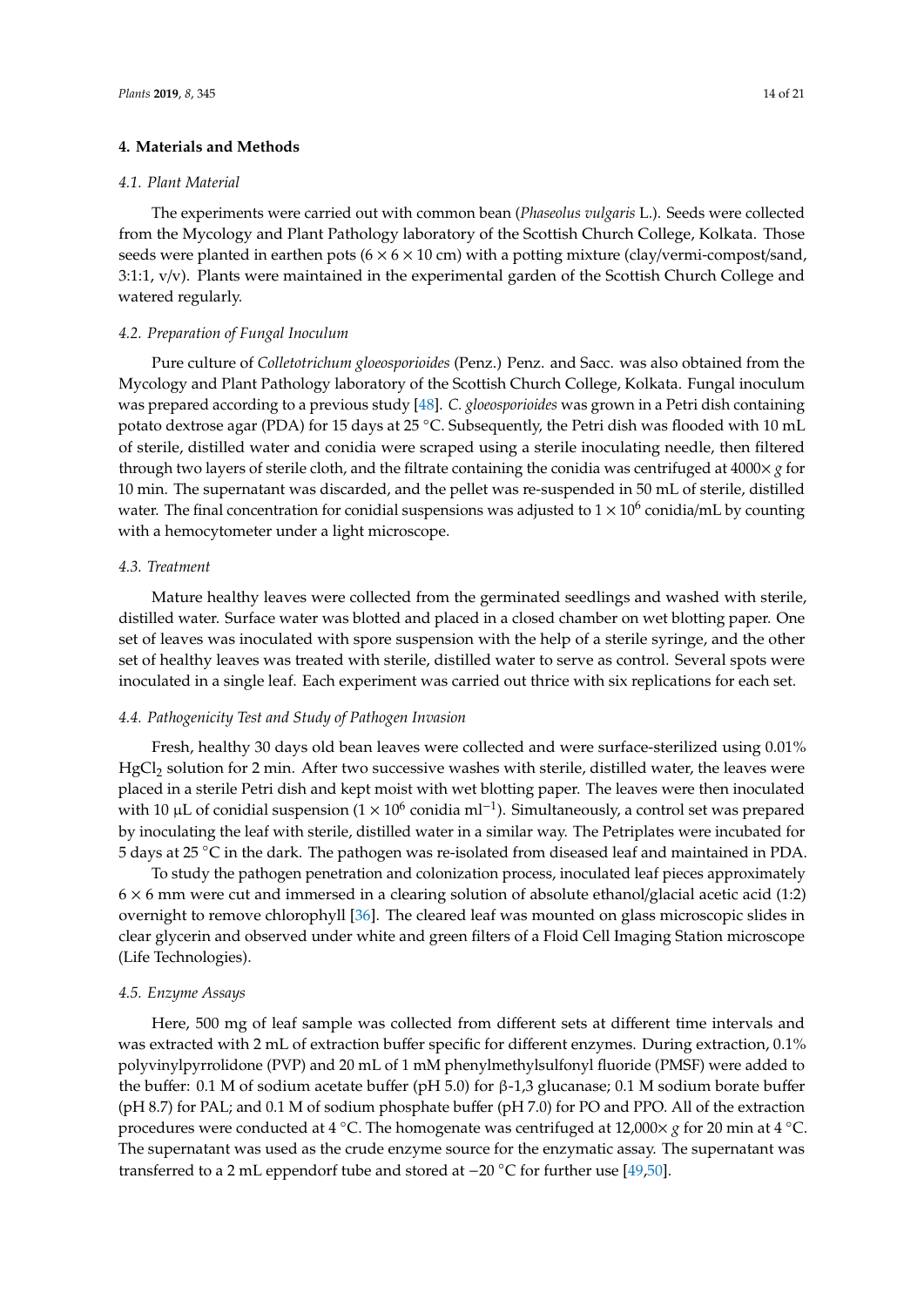## 4.5.1. Peroxidase Assay (PO)

PO activity was performed following the method from a previous study [51]. The substrate was prepared by mixing 5 mL of  $0.3\%$  H<sub>2</sub>O<sub>2</sub>, 5 mL of 1% guaiacol, and 50 mL of 0.05 M sodium phosphate buffer (pH 6.5). The reaction mixture was prepared with 2.95 mL of substrate and 0.05 mL of enzyme extract, and the absorption change was measured at 470 nm for 3 min. Increased absorbance was recorded and PO activity was expressed as change in the absorption min<sup>-1</sup> mg<sup>-1</sup> of protein  $(E = 26.6$  mM<sup>-1</sup> cm<sup>-1</sup>).

## 4.5.2. Polyphenol Oxidase Assay (PPO)

PPO activity was assayed according to the method from a previous study [52]. The reaction mixture was prepared with the help of 0.5 mL of crude enzyme extract, 2 mL of 0.1 M sodium phosphate buffer (pH 6.5), and 1 mL of 0.1 M catechol. The mixture was then incubated for 10 min at room temperature. The reaction was stopped by adding 1 mL of 2.5 N  $H_2SO_4$ . The absorption of formed purpurogallin was measured at 495 nm. The PPO activity was expressed in U min<sup>-1</sup> mg<sup>-1</sup> protein (U= change in 0.1 absorbance min<sup>-1</sup> mg<sup>-1</sup> protein).

## 4.5.3. Phenylalanine Ammonia-Lyase Assay (PAL)

PAL activity was determined according to the method from a previous study [53]. Enzyme extract (200  $\mu$ L) was incubated with 1.3 mL of 0.1 M borate buffer (pH 8.7) and 0.5 mL of 12 mM L-phenylalanine for 30 min at 30 ℃. After incubation, the amount of trans-cinnamic acid synthesized was recorded at 290 nm. Enzyme activity was expressed as synthesis of trans-cinnamic acid (in nmol quantities) min<sup>-1</sup> g<sup>-1</sup> protein.

## 4.5.4. β-1,3 Glucanase Assay

The  $\beta$ -1,3 glucanase activity was examined according to the method from a previous study [54]. The reaction mixture was prepared with crude enzyme extract  $(50 \mu L)$  mixed with equal volume of the substrate (1% Laminarin). It was incubated for 1 h at room temperature. Then, the reaction was stopped by adding 300 µL of dintrosalicylic acid reagent followed by boiling for 10 min. The resulting colored solution was diluted with the addition of distilled water to make the total volume 2 mL. The absorption was measured at 520 nm after vortexing. The enzyme activity was expressed as µmol of glucose produced min<sup>-1</sup> g<sup>-1</sup> protein.

#### *4.6. Estimation of Total Protein Content*

The standard Bradford assay [55] was employed to test the protein concentration of each extract. Bovine serum albumin was used as a standard.

#### *4.7. Estimation of Total Phenol*

Total phenol was measured following the method from a previous study [56]. Here, 250 mg of fresh leaf tissue was ground in 2 mL of 80% methanol and maintained at 65 ◦C for 15 min. It was then centrifuged at 10,000× *g* for 10 min at room temperature and the supernatant was collected and used to measure the phenol content of the sample. The reaction mixture was prepared by adding 1 mL of crude extract to 5 mL of distilled water and incubated for 2 min. Then, 250  $\mu$ L of 1 N Folin–Ciocalteu reagent was added to it. The reaction mixture was incubated for 30 min at room temperature. Phenolic content was recorded spectrophotometrically at 725 nm using gallic acid as standard. The amount of total phenol was expressed as µg gallic acid produced g<sup>-1</sup> tissue.

#### *4.8. Estimation of Total Flavonoid Content*

Total flavonoid content was estimated by following the method from a previous study [57]. Here, 150 mg of fresh leaf tissue was ground in 2 mL of 80% ethanol and the sample was kept in the dark for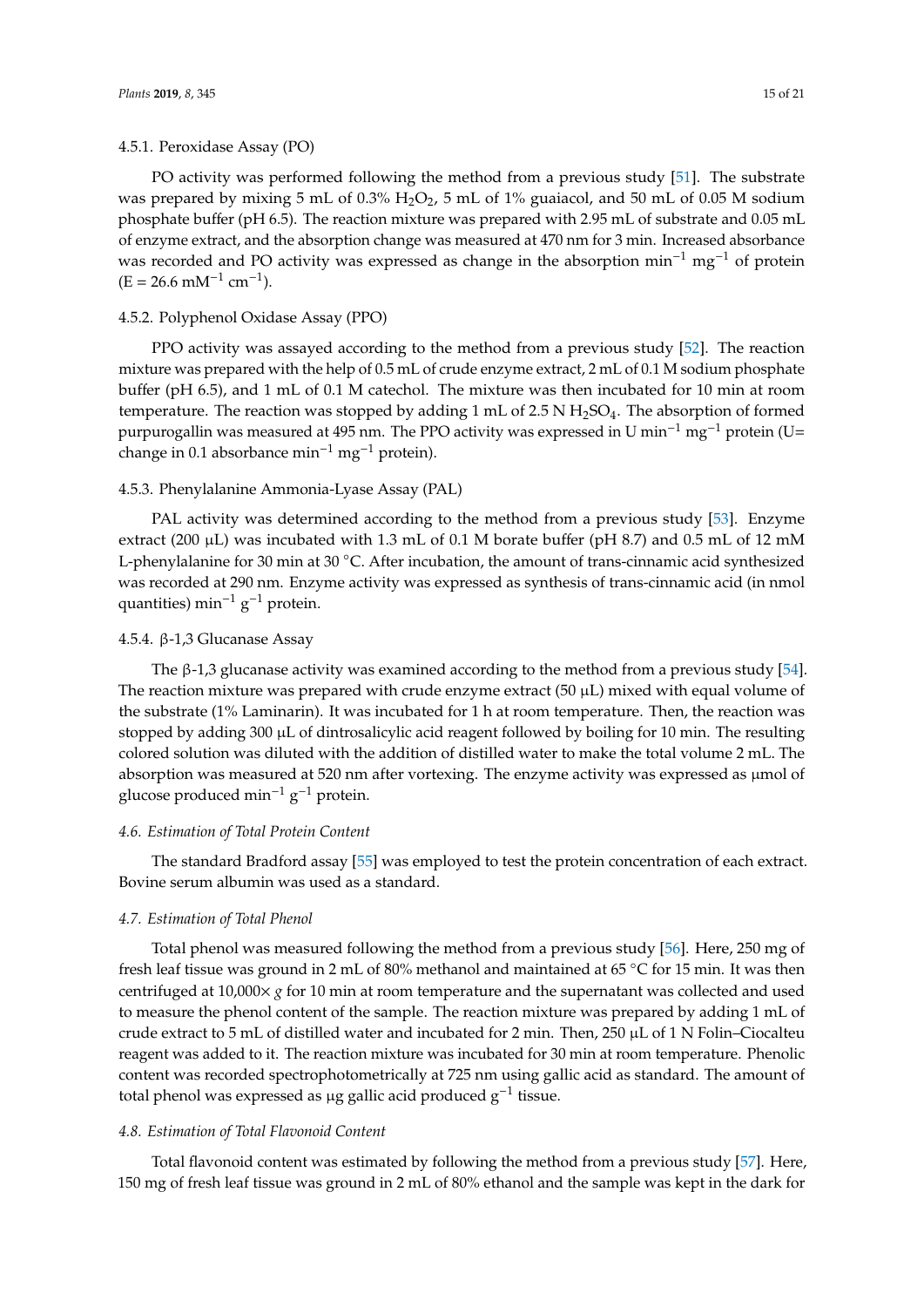30 min. It was then centrifuged at 10,000× *g* for 5 min at room temperature. The reaction mixture was prepared with 1 mL of crude extract (supernatant) mixed with 4.3 mL of 80% aqueous ethanol, 0.1 mL of 10% aluminum nitrate, and 0.1 mL of 1 M aqueous sodium acetate. The reaction mixture was then kept in the dark for 30 min. After incubation, the absorption was measured at 415 nm. The amount of total flavonoid was expressed as mg  $g^{-1}$  of the tissue sample.

## *4.9. Nitric Oxide Estimation (NO)*

Production of NO was measured by hemoglobin assay according to the method from a previous study [37]. Leaf tissues of control and treated sets were incubated in a reaction mixture containing 10 mM L-arginine and 10 mM hemoglobin in a total volume of 5 mL of 0.1 M phosphate buffer (pH 7.4). Production of NO was measured spectrophotometrically at 401 nm and NO levels were calculated using an extinction coefficient of 38,600 M<sup>-1</sup>cm<sup>-1</sup>. After 2 h of incubation, NO content in the reaction mixture was measured as nmol of NO produced  $g^{-1}$  tissue h<sup>-1</sup>.

Real-time NO production was observed by using membrane permeable flurochrome 4-5 diaminofluorescein diacetate (DAF-2DA) dye [58]. The lower epidermis of the leaf was peeled off and thin sections were prepared from the petiole and placed in a brown bottle containing 1 mL of loading buffer containing 10 mM KCl and 10 mM Tris HCl (pH 7.2) with DAF-2DA at a final concentration of 10 mM for 20 min in dark. Fluorescence was observed with a Floid Cell Imaging Station microscope (Life Technologies) at excitation wavelength of 480 nm and emission wavelength of 500–600 nm. Green fluorescence indicates the production of NO.

## *4.10. In Vivo Detection of Reactive Oxygen Species (ROS)*

The *in vivo* detection of ROS in the form of  $H_2O_2$  in treated bean leaves was measured according to the method in a previous study [59]. After treatment with pathogen, the cut ends of the leaves were deeped in a solution containing  $1mg$  mL<sup>-1</sup> diaminobenzidine (DAB, pH 3.8) and kept for 8 h. After incubation, a central 3 cm $^2$  segment of leaves was excised and placed adaxial surface up on filter paper moistened with an ethanol and glacial acetic acid mixture (3:1, v/v) until total removal of chlorophyll. After bleaching, tissues were transferred to water-soaked filter paper for at least 4 h to relax, then finally transferred to paper soaked with lactoglycerol (1:1:1, lactic acid/glycerol/water, v/v) and kept for 24 h. The cleared leaf segments were then observed under light microscope and photographed.

## *4.11. Determination of Lipid Peroxidation Rate*

Oxidative damage to leaf lipid was measured by the content of total 2-thiobarbituric acid reactive substances (TBARS) expressed as equivalents of malondialdehyde (MDA) content. TBARS content was estimated using the method from a previous study [60]. Fresh leaf samples (0.2 g) were ground in 5 mL of 0.1% (w/v) trichloroacetic acid (TCA) at 4 °C. Then, they were centrifuged at 12,000 $\times$  *g* for 5 min. Then, 1 mL of supernatant was added to 4 mL of 0.5% (w/v) thiobarbituric acid (TBA) in 20% (w/v) TCA. Samples were then heated at 90 °C for 30 min. After incubation, the reaction was stopped in an ice bath. Centrifugation was performed at 10,000× *g* for 5 min, and absorbance of the supernatant was recorded at 532 nm and 600 nm. The following formula was applied to calculate malondialdehyde content using its absorption coefficient ( $\varepsilon$ ) and expressed as nmol MDA  $g^{-1}$  fresh mass following the formula:

MDA (nmol g<sup>-1</sup> FM) = [(A532 – A600) × V × 1000/
$$
\varepsilon
$$
] × W

where  $\varepsilon$  is the specific extinction coefficient (=155 mM cm<sup>-1</sup>), V is the volume of crushing medium, W is the fresh weight of leaf, A600 is the absorbance at 600 nm wavelength, and A532 is the absorbance at 532 nm wavelength.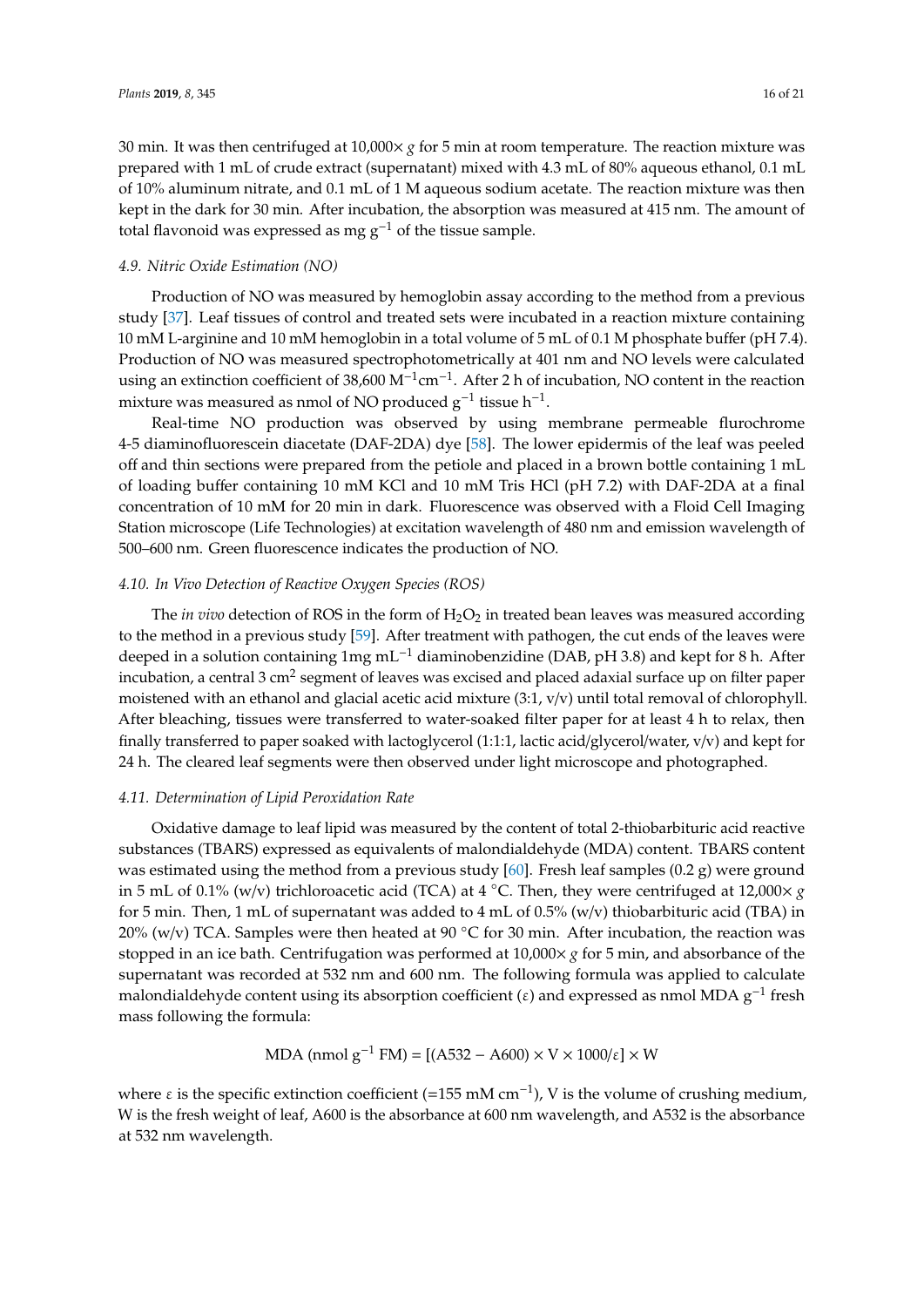#### *4.12. Estimation of Total Proline Content*

Free proline content in the leaves was measured in accordance with the method from a previous study [61]. Here, 200 mg of fresh leaf sample was homogenized in 2 mL of 3% sulphosalicylic acid with the help of a chilled mortar and pestle. The material was centrifuged at  $11,000 \times g$  for 15 min at 4 ◦C. The reaction mixture was prepared with 1 mL of supernatant, 1 mL of glacial acetic acid, and 1 mL of 0.5% ninhydrin reagent. The reaction mixture was boiled for 30 min, then after cooling, 3 mL of toluene was added to it. The tubes were shaken and the upper layer of toluene was collected using a separating funnel. The absorption of the colored sample was measured at 520 nm against toluene. The amount of proline was calculated by referring to a standard curve of proline and was expressed as  $\mu$ g of proline g<sup>-1</sup> of tissue.

## *4.13. Estimation of Chlorophyll Content*

Total chlorophyll was estimated following Arnon's method [62]. Here, 500 mg of fresh leaf sample was ground in 4 mL of 80% alkaline acetone (20 mL 0.1 N NaOH) and the extract was centrifuged at  $7000\times g$  for 10 min at room temperature. The supernatant was collected; the absorbance of the solution was taken at 645 and 663 nm for total chlorophyll, and was calculated with following formula:

Total chlorophyll (mg g−<sup>1</sup> ) = 20.2 (D645) + 8.02 (D663) × V/1000 × w Chlorophyll a (mg g−<sup>1</sup> ) = 12.7 (D663) − 2.69 (D645) × V/1000 × w Chlorophyll b (mg g−<sup>1</sup> ) = 22.9 (D645) − 4.68 (D663) × V/1000 × w

where D is optical density, V is final volume of 80% acetone (mL), w is dry weight of sample taken (g).

## *4.14. Measurement of Disease Index (DI)*

Disease index was measured every 2 dai for detached leaves according to the method from a previous study [63]. The disease severity was measured on a scale ranging 0–3. The 0–3 scale of the disease severity was classified as follows:

- $0 = No$  visible disease symptom on the leaf.
- $1 =$  Slight infection, with small spots ( $\leq 1$  mm).
- $2 =$  Moderate infection, with medium spots (1–2 mm).
- $3 =$  Extensive infection, with large spots ( $>2$  mm).

Disease index (DI) was calculated using the following formula:

$$
Disease Index (DI) = \frac{(\sum scale \times number of spots per leaf)}{(Highest scale \times total number of spots per leaf)} \times 100
$$

Ten leaves per replication were maintained for each treatment in three sets of replications. Leaves sprayed with sterile water were used as control.

## *4.15. Callose Deposition*

Callose deposition in the leaf was measured according to the method from a previous study [64]. Leaves from different treated sets were fixed and distained in acetic acid/ethanol (1:3) until the sample was transparent. After 12 h, the saturated distaining solution was replaced. The leaf sample was then incubated in 150 mM  $K_2HPO_4$  for 30 min for washing. After washing, the samples were rinsed with 150 mM  $K_2HPO_4$  and 0.01% aniline blue (staining solution), then incubated for 2 h in dark at room temperature. Finally, the sample was mounted in 50% glycerol and observed under fluorescence microscope using DAPI filter. The optimal excitation wavelength was set at 370 nm and the emission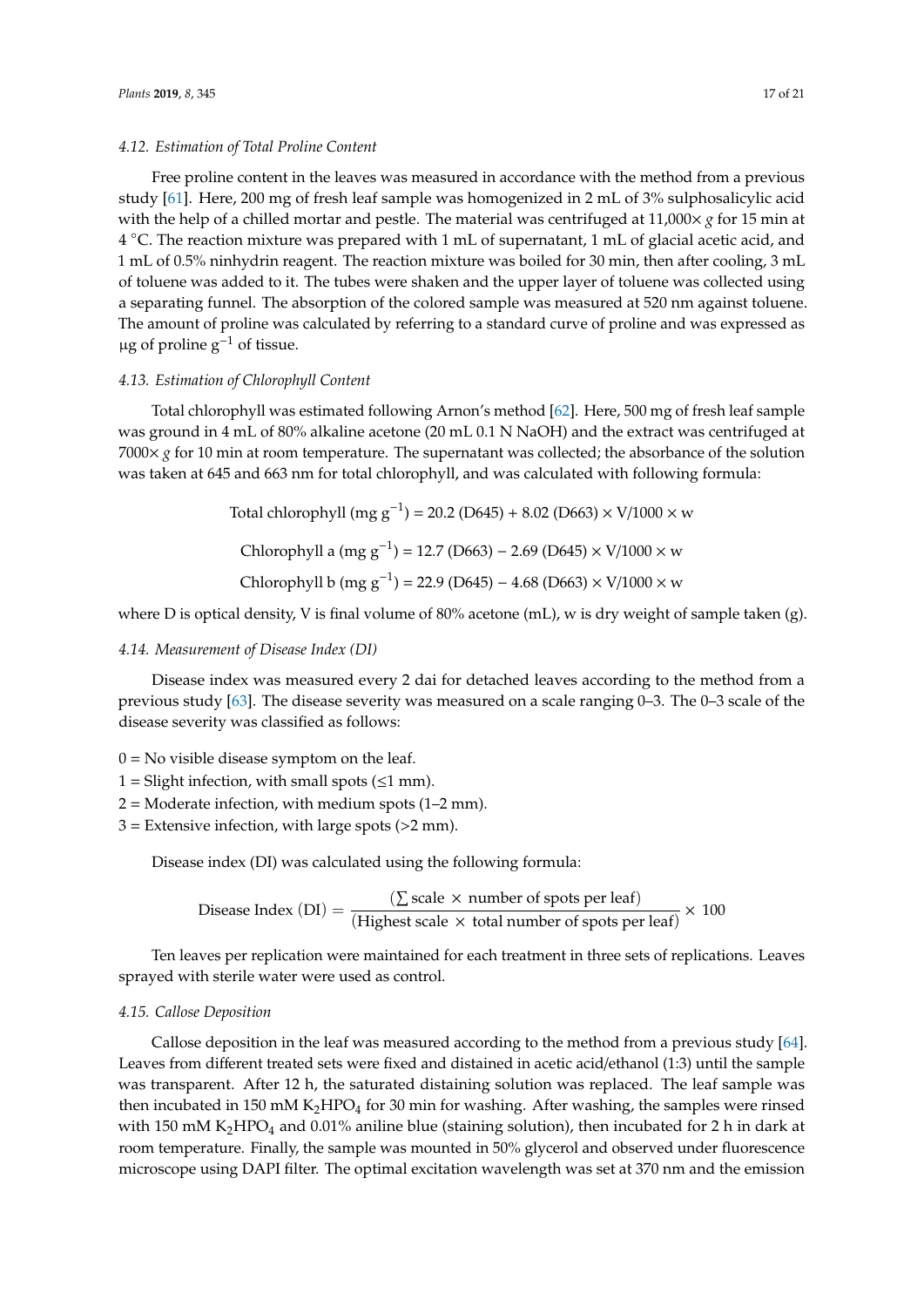wavelength ranges between 490 and 510 nm in the Floid Cell Imaging Station microscope (Life Technologies).

#### *4.16. Lignin Production*

Lignin production was recorded by the auto-fluorescence microscopy, as described in a previous study [65]. According to the author, lignin has a wide array of fluorescence emission and is excited by UV rays. Lignified cell walls of xylem tissue show auto-fluorescence. Thin hand sections of leaf petiole of different treated leaves were made with a fine blade and mounted in 50% glycerol. Auto-fluorescence of lignin was visualized with the help of a Floid Cell Imaging Station microscope (Life Technologies) under the excitation wavelength 330 nm to 380 nm and emission wavelength between 500 and 530 nm.

#### *4.17. Treatment with NO Modulators*

Involvement of NO in the regulation of defense responses during host–pathogen interaction was analyzed by the treatment of NO modulators in the detached leaves of bean. The sets were prepared as follows: Control; Sodium nitroprusside (SNP), 100 mM; 2-(4-Carboxyphenyl)-4,4,5,5-tetramethylimidazoline-1-oxyl-3-oxide (C-PTIO, 100  $\mu$ M) + NG-nitro-L-arginine methyl ester (L-NAME, 10  $\mu$ M); Pathogen; Pathogen + C-PTIO (100  $\mu$ M) + L-NAME (10  $\mu$ M).Here, SNP acts as a potential NO donor, C-PTIO acts as a NO scavenger, and L-NAME acts as a nitric oxide synthase inhibitor.

Inhibitor and scavenger were used 8 h prior to the pathogen inoculation. Treatment of same-aged plants with distilled water served as control. Each experiment was carried out with three replications and ten plants at a time. After 48 h, the treated leaves were tested for the abovementioned defense enzymes, phenols, and NO generation.

## *4.18. Statistics*

All data presented were analyzed by Student's t-test using Statistical Package for the Social Sciences (SPSS) software version 20, and in all cases, results are the mean ± standard deviation (SD) of at least six individual experimental data, each in triplicate. Values of *P* < *0.05* were considered statistically significant.

## **5. Conclusion**

This study establishes that the fungus has detrimental phytotoxic effects in the physiology of common bean. From the above study it can be concluded that depleted NO might be the trademark of successful pathogenesis of the fungus *C. gloeosporioides* in bean plants. Our results showed the positive correlation of NO in the up- and down-regulation of defense-related enzymes and other defense molecules. On the other hand, production of ROS at different time points might also influence disease development. Further research work is needed to reveal the interplay between ROS and NO at the molecular level. This study provides a glimpse into the initial biochemical screening of bean and *C. gloeosporioides* interaction, which could open up a lot of new opportunities in understanding the host–pathogen relationship.

**Author Contributions:** Conceptualization, N.C. and K.A.; methodology and investigation, K.M. and A.S.; writing—original draft preparation, N.C. and A.S.; writing—review and editing, K.A.

**Funding:** This research received no external funding.

**Acknowledgments:** The authors are indebted to Dr. Shampa Bhattacharyya and Dr. Rajyasri Ghosh, Post Graduate Department of Botany, Scottish Church College, Kolkata, for providing us fungal culture of *Colletotrichum gloeosporioides* and seeds of common bean.

**Conflicts of Interest:** The authors declare no conflict of interest.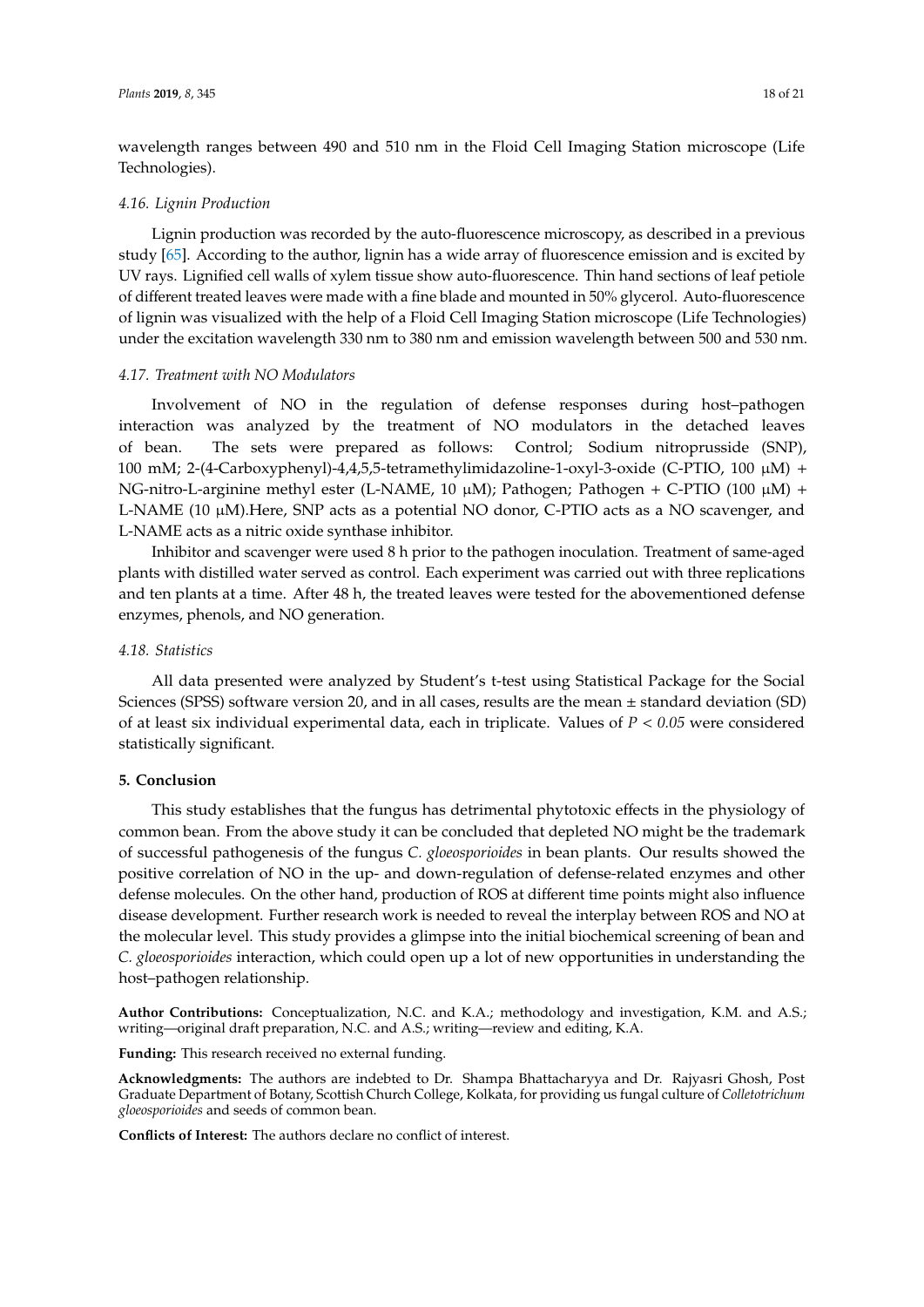## **References**

- 1. Sharma, M.; Kulshrestha, S. *Colletotrichum gloeosporioides*: An Anthracnose Causing Pathogen of Fruits and Vegetables. *Biosci. Biotechnol. Res. Asia* **2015**, *12*, 1233–1246. [CrossRef]
- 2. Patel, R.V.; Joshi, K.R.; Solanky, K.U.; Sabalpara, A.N. *Colletotrichum gloeosporioides*: A new leaf spot pathogen of turmeric in Gujarat. *Ind. Phytopathol.* **2005**, *58*, 125.
- 3. Freeman, S.; Katan, T.; Shabi, E. Characterization of *Colletotrichum gloeosporioides* isolates from avocado and almond fruits with molecular and pathogenicity tests. *Appl. Environ. Microbial.* **1996**, *62*, 1014–1020.
- 4. Arauz, L. Mango anthracnose: Economic impact and current options for integrate management. *Plant Dis.* **2000**, *84*, 600–611. [CrossRef] [PubMed]
- 5. Hiremath, S.V.; Hiremath, P.C.; Hegde, R.K. Studies on cultural characters of *Colletotrichum gloeosporioides* a casual agent of Shisam blight. *Karnataka J. Agric. Sci.* **1993**, *6*, 30–32.
- 6. Dean, R.; Van Kan, J.A.; Pretorius, Z.A.; Hammond-Kosack, K.E.; Di Pietro, A.; Spanu, P.D.; Rudd, J.J.; Dickman, M.; Kahmann, R.; Ellis, J.; et al. The top fungal pathogens in molecular plant pathology. *Mol. Plant Pathol.* **2012**, *13*, 414–430. [CrossRef] [PubMed]
- 7. Weir, B.; Johnston, P.R.; Damm, U. The *Colletotrichum gloeosporioides* species complex. *Stud. Mycol.* **2012**, *73*, 115–180. [CrossRef]
- 8. Brougthon, W.J.; Hernández, G.; Blair, M.; Beebe, S.; Gepts, P.; Vanderleyden, J. Beans (*Phaseolus* spp.): Model food legumes. *Plant Soil* **2003**, *252*, 55–128. [CrossRef]
- 9. Celmeli, T.; Sari, H.; Canci, H.; Sari, D.; Adak, A.; Eker, T.; Toker, C. The Nutritional Content of Common Bean (*Phaseolus vulgaris* L.) Landraces in Comparison to Modern Varieties. *Agronomy* **2018**, *8*, 166. [CrossRef]
- 10. Padder, B.A.; Sharma, P.N.; Awale, H.E.; Kelly, J.D. *Colletotrichum lindemuthianum*, the causal agent of bean anthracnose. *J. Plant Pathol.* **2017**, *99*, 317–330.
- 11. Farr, D.F.; Rossman, A.Y.; Palm, M.E. Species of *Colletotrichum* on Agavaceae. *Mycol. Res.* **2006**, *110*, 395–408. [CrossRef] [PubMed]
- 12. Ajay Kumar, G. *Colletotrichum gloeosporioides*: Biology, pathogenicity and management in India. *J. Plant Physiol. Pathol.* **2014**, *2*, 2.
- 13. Lamattina, L.; Garcia-Mata, C.; Graziano, M.; Pagnussat, G. Nitric oxide: The versatility of an extensive signal molecule. *Ann. Rev. Plant Biol.* **2003**, *54*, 109–136. [CrossRef]
- 14. Jin, C.W.; Du, S.T.; Zhang, Y.S.; Lin, X.Y.; Tang, C.X. Differential regulatory role of nitric oxide in mediating nitrate reductase activity in roots of tomato (*Solanum lycocarpum*). *Ann. Bot.* **2009**, *104*, 9–17. [CrossRef]
- 15. Acharya, K.; Chakraborty, N.; Dutta, A.K.; Sarkar, S.; Acharya, R. Signaling role of nitric oxide in the induction of plant defense by exogenous application of abiotic inducers. *Arch. Phytopathol. Plant Protect.* **2011**, *44*, 1501–1511. [CrossRef]
- 16. Gupta, N.S.; Banerjee, M.; Basu, S.K.; Acharya, K. Involvement of nitric oxide signal in *Alternaria alternata* toxin induced defense response in *Rauvolfia serpentina* benth. Ex kurz calli. *Plant Omics* **2013**, *6*, 157–164.
- 17. Chandra, S.; Chakraborty, N.; Chakraborty, A.; Rai, R.; Bera, B.; Acharya, K. Induction of defence response against blister blight by calcium chloride in tea. *Arch. Phytopathol. Plant Protect.* **2014**, *47*, 2400–2409. [CrossRef]
- 18. Chandra, S.; Chakraborty, N.; Dasgupta, A.; Sarkar, J.; Panda, K.; Acharya, K. Chitosan nanoparticles: A positive modulator of innate immune responses in plants. *Sci. Rep.* **2015**, *5*, 15195. [CrossRef]
- 19. Chakraborty, N.; Chandra, S.; Acharya, K. Boosting of Innate Immunity in Chilli. *Res. J. Pharm. Technol.* **2015**, *8*, 885–892. [CrossRef]
- 20. Chakraborty, N.; Acharya, K. "NO way"! Says the plant to abiotic stress. *Plant Gene* **2017**, *11*, 99–105. [CrossRef]
- 21. Wang, Y.; Loake, G.J.; Chu, C. Cross-talk of nitric oxide and reactive oxygen species in plant programed cell death. *Front. Plant Sci.* **2013**, *4*, 314. [CrossRef]
- 22. Romero-Puertas, M.C.; Perazzolli, M.; Zago, E.D.; Delledonne, M. Nitric oxide signalling functions in plant-pathogen interactions. *Cell Microbiol.* **2004**, *6*, 795–803. [CrossRef]
- 23. De Stefano, M.; Ferrarini, A.; Delledonne, M. Nitric oxide functions in the plant hypersensitive disease resistance response. *BMC Plant Biol.* **2005**, *5*, S10. [CrossRef]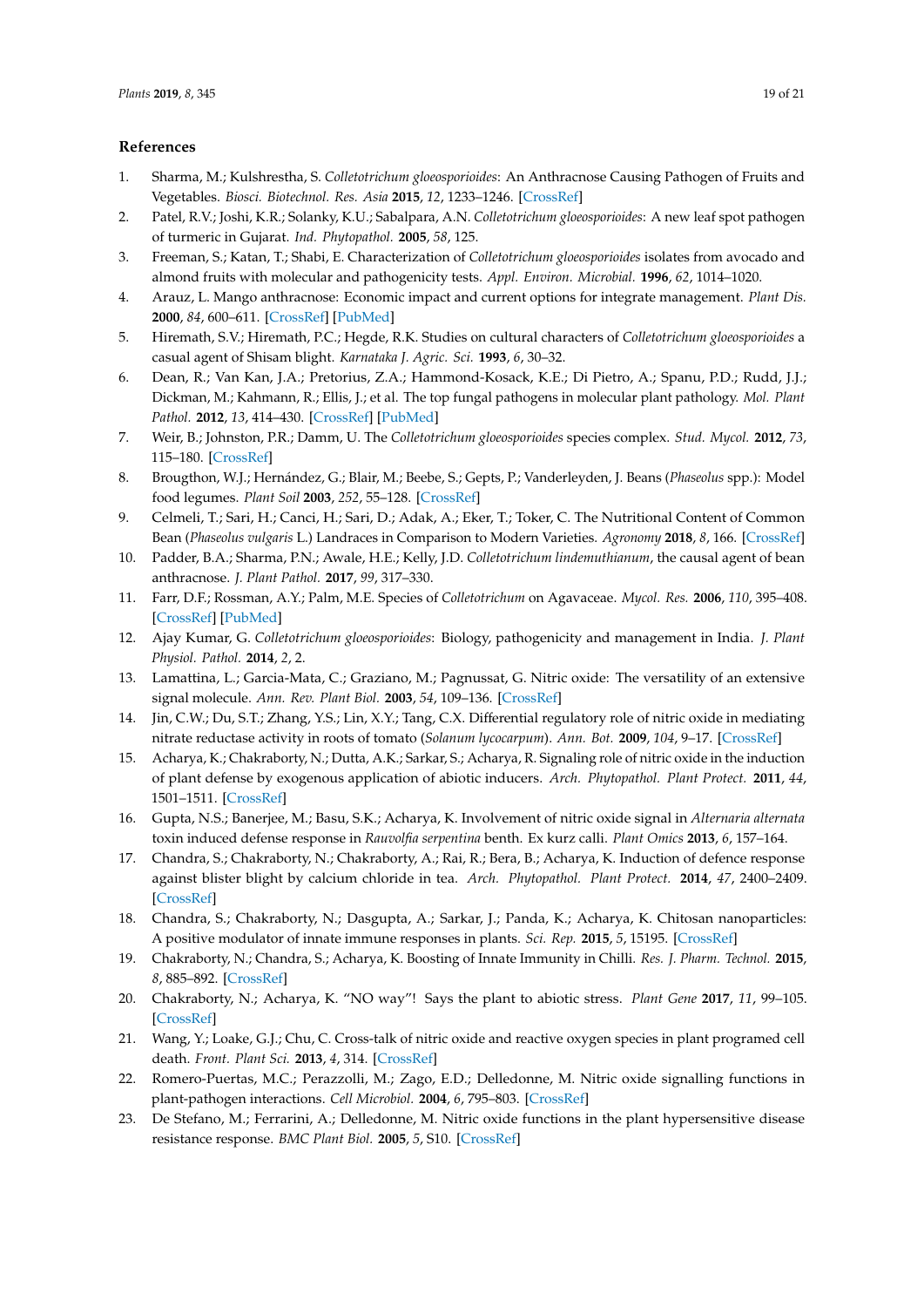- 24. Floryszak-Wieczorek, J.; Arasimowicz-Jelonek, M.; Izbiańska, K. The combined nitrate reductase and nitrite-dependent route of NO synthesis in potato immunity to *Phytophthora infestans*. *Plant Physiol. Biochem.* **2016**, *108*, 468–477. [CrossRef]
- 25. Izbiańska, K.; Floryszak-Wieczorek, J.; Gajewska, J.; Meller, B.; Kuźnicki, D.; Arasimowicz-Jelonek, M. RNA and mRNA Nitration as a Novel Metabolic Link in Potato Immune Response to *Phytophthora infestans*. *Front. Plant Sci.* **2018**, *9*, 672. [CrossRef]
- 26. Serrano, I.; Romero-Puertas, M.C.; Sandalio, L.M.; Olmedilla, A. The role of reactive oxygen species and nitric oxide in programmed cell death associated with self-incompatibility. *J. Exp. Bot.* **2015**, *66*, 2869–2876. [CrossRef]
- 27. Fancy, N.N.; Bahlmann, A.-K.; Loake, G.J. Nitric oxide function in plant abiotic stress. *Plant Cell Environ.* **2016**, *40*, 462–472. [CrossRef]
- 28. He, H.; Huang, W.; Oo, T.L.; Gu, M.; He, L.-F. Nitric oxide inhibits aluminum-induced programmed cell death in peanut (*Arachis hypoganea* L.) root tips. *J. Hazard. Mater.* **2017**, *333*, 285–292. [CrossRef]
- 29. Floryszak-Wieczorek, J.; Arasimowicz, M.; Milczarek, G.; Jelen, H.; Jackowiak, H. Only an early nitric oxide burst and the following wave of secondary nitric oxide generation enhanced effective defence responses of pelargonium to a necrotrophic pathogen. *New Phytol.* **2007**, *175*, 718–730. [CrossRef]
- 30. Tada, Y.; Spoel, S.H.; Pajerowska-Mukhtar, K.; Mou, Z.; Song, J.; Wang, C. Plant immunity requires conformational charges of NPR1 via S-nitrosylation and thioredoxins. *Science* **2008**, *321*, 952–956. [CrossRef]
- 31. Asai, S.; Yoshioka, H. Nitric oxide as a partner of reactive oxygen species participates in disease resistance to necrotrophic pathogen *Botrytis cinerea* in *Nicotiana benthamiana*. *Mol. Plant-Microbe Interact.* **2009**, *22*, 619–629. [CrossRef]
- 32. Kato, H.; Takemoto, D.; Kawakita, K. Proteomic analysis of S-nitrosylated proteins in potato plant. *Physiol. Planta* **2013**, *148*, 371–386. [CrossRef]
- 33. Abramowski, D.; Arasimowicz-Jelonek, M.; Izbiańska, K.; Billert, H.; Floryszak-Wieczorek, J. Nitric oxide modulates redox-mediated defense in potato challenged with *Phytophthora infestans*. *Eur. J. Plant Pathol.* **2015**, *143*, 237–260. [CrossRef]
- 34. Terrile, M.C.; Mansilla, A.Y.; Albertengo, L.; Rodriguez, M.S. Nitric-oxide-mediated cell death is triggered by chitosan in *Fusarium eumartii* spores. *Post Manag. Sci.* **2015**, *71*, 668–674.
- 35. Hu, M.; Zhu, Y.; Liu, G.; Gao, Z.; Li, M.; Su, Z.; Zhang, Z.; Zhang, Z. Inhibition on anthracnose and induction of defense response by nitric oxide in pitaya fruit. *Sci. Hortric.* **2019**, *245*, 224–230. [CrossRef]
- 36. Ranathunge, N.P.; Mongkolporn, O.; Ford, R.; Taylor, P.W.J. *Colletotrichum truncatum* Pathosystem on *Capsicum* spp: Infection, colonization and defence mechanisms. *Australas. Plant Pathol.* **2012**, *41*, 463–473. [CrossRef]
- 37. Delledonne, M.; Zeier, J.; Marocco, A.; Lamb, C. Signal interactions between nitric oxide and reactive oxygen intermediates in the plant hypersensitive disease resistance response. *Proc. Natl. Acad. Sci. USA* **2001**, *98*, 13454–13459. [CrossRef]
- 38. Chandra, S.; Chakraborty, N.; Chakraborty, A.; Rai, R.; Bera, B.; Acharya, K. Abiotic Elicitor-Mediated Improvement of Innate Immunity in *Camellia sinensis*. *J. Plant Growth Reg.* **2014**, *33*, 849–859. [CrossRef]
- 39. Chakraborty, N.; Chandra, S.; Acharya, K. Sublethal heavy metal stress stimulates innate immunity in tomato. *Sci. World J.* **2015**, *2015*, 208649. [CrossRef]
- 40. Parmar, P.; Subramanian, R. Biochemical Alteration Induced in Tomato (*Lycopersicum esculentum*) in Response to *Fusarium oxysporum* f. sp. *lycopersici*. *Afr. J. Basic Appl. Sci.* **2012**, *4*, 186–191. [CrossRef]
- 41. Lamb, C.; Dixon, R.A. The oxidative burst in plant disease resistance. *Ann. Rev. Plant Biol.* **1997**, *48*, 251–275. [CrossRef]
- 42. Ge, Y.; Bi, Y.; Guest, D.I. Defence responses in leaves of resistant and susceptible melon (*Cucumis melo* L.) cultivars infected with *Colletotrichum lagenarium*. *Physiol. Mol. Plant Pathol.* **2013**, *81*, 13–21. [CrossRef]
- 43. Lubaina, A.S.; Murugan, K. Ultrastructural changes and oxidative stress markers in wild and cultivar *Sesamum orientale* L. Following *Alternaria* sesame (Kawamura) Mohanty and Behera. inoculation. *Indian J. Exp. Biol.* **2013**, *51*, 670–680.
- 44. El-Khallal, S.M. Induction and modulation of resistance in tomato plants against *Fusarium* wilt disease by bioagent fungi (arbuscular mycorrhiza) and hormonal elicitors (jasmonic acid and salicylic acid):1 Changes in growth, some metabolic activities and endogenous hormones related to defense mechanism. *Aust. J. Basic Appl. Sci.* **2007**, *1*, 691–705.